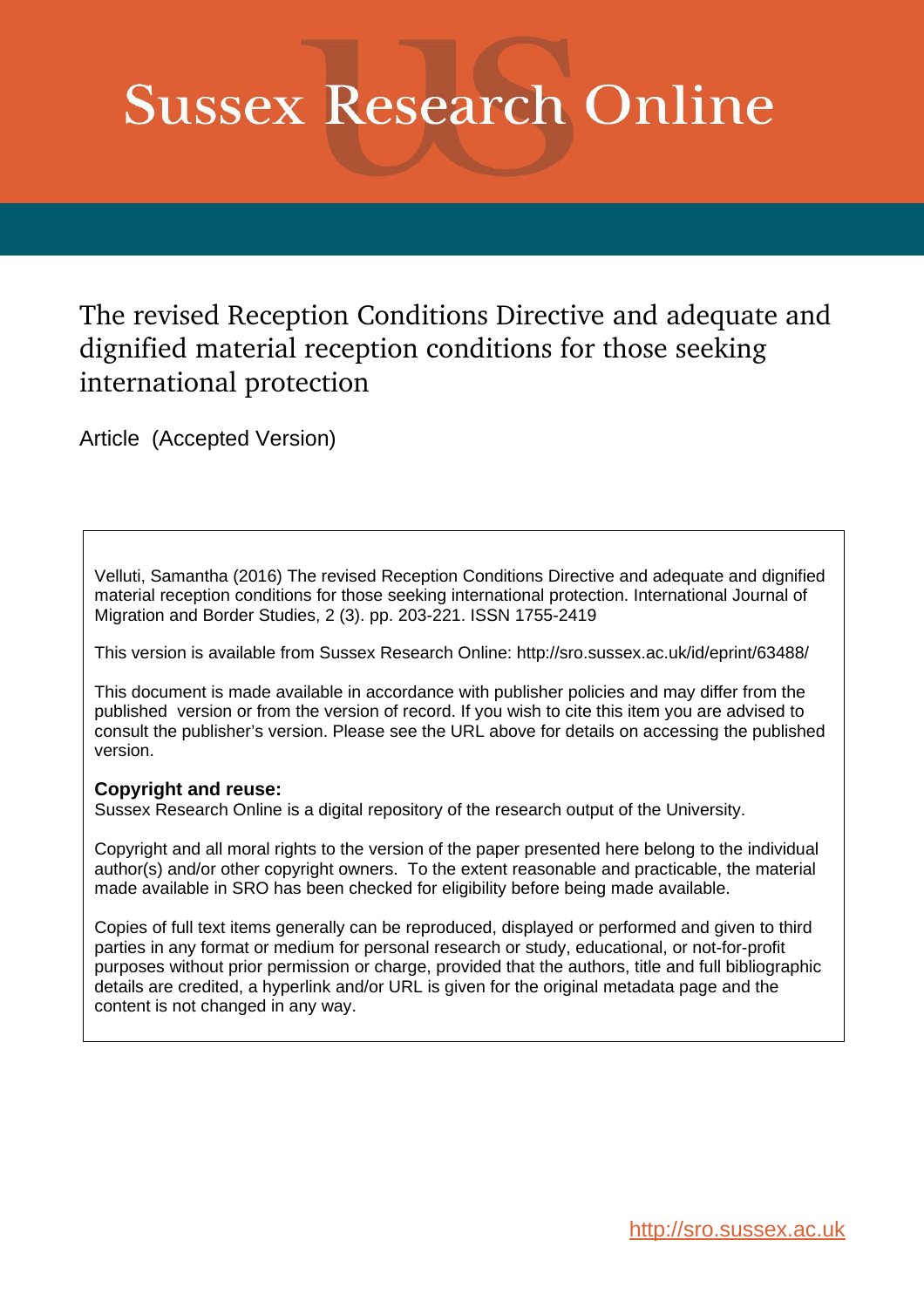# The revised Reception Conditions Directive and adequate and dignified material reception conditions for those seeking international protection

Samantha Velluti School of Law University of Lincoln Brayford Wharf East Lincoln LN5 7AT, UK E-mail: svelluti@lincoln.ac.uk

**Abstract**: The Recast Reception Conditions Directive (RCDr; Directive 2013/33/EU) constitutes an improvement with regard to the reception conditions that Member States are required to provide for those seeking international protection. However, it still envisages the possibility for Member States to reduce or withdraw material reception conditions and to grant less favourable treatment to international protection applicants compared to nationals where it is 'duly justified.' This may potentially lead Member States to grant unacceptably low levels of material reception conditions and could be below what is an adequate standard of living as required under the Directive itself. Using the lens of the right to human dignity, the article examines selected cases of the European Court of Human Rights (ECtHR) and the Court of Justice of the European Union (CJEU) in order to see how the European Convention of Human Rights (ECHR) and the European Union Charter of Fundamental Rights (EUCFR) may assist in ensuring that the implementation of the RCDr by the Member States provides for adequate and dignified standard of living conditions for those seeking international protection.

**Keywords**: Reception Conditions Directive, material reception conditions, human dignity, ECHR, ECtHR, EUCFR and CJEU

**Biographical notes:** Samantha Velluti's research in the field of asylum focuses on developing a human rights approach to the implementation of the Common European Asylum System in order to identify ways for enabling international protection seekers to exercise and have effective standing to evoke the set of rights provided under the ECHR and the EUCFR. Her current research explores the role and mutual engagement of national and European Courts in ensuring the principled implementation of EU legislative measures and that standards and guarantees are met in accordance with International and European human rights obligations.

This paper is a revised and expanded version of a paper entitled 'The Reception Conditions Directive and the EUCFR' presented at the 17th Nordic Migration Research Conference "Flows, Places and Boundaries – Migratory Challenges and New Agendas", University of Copenhagen, Denmark, 13-15 August 2014.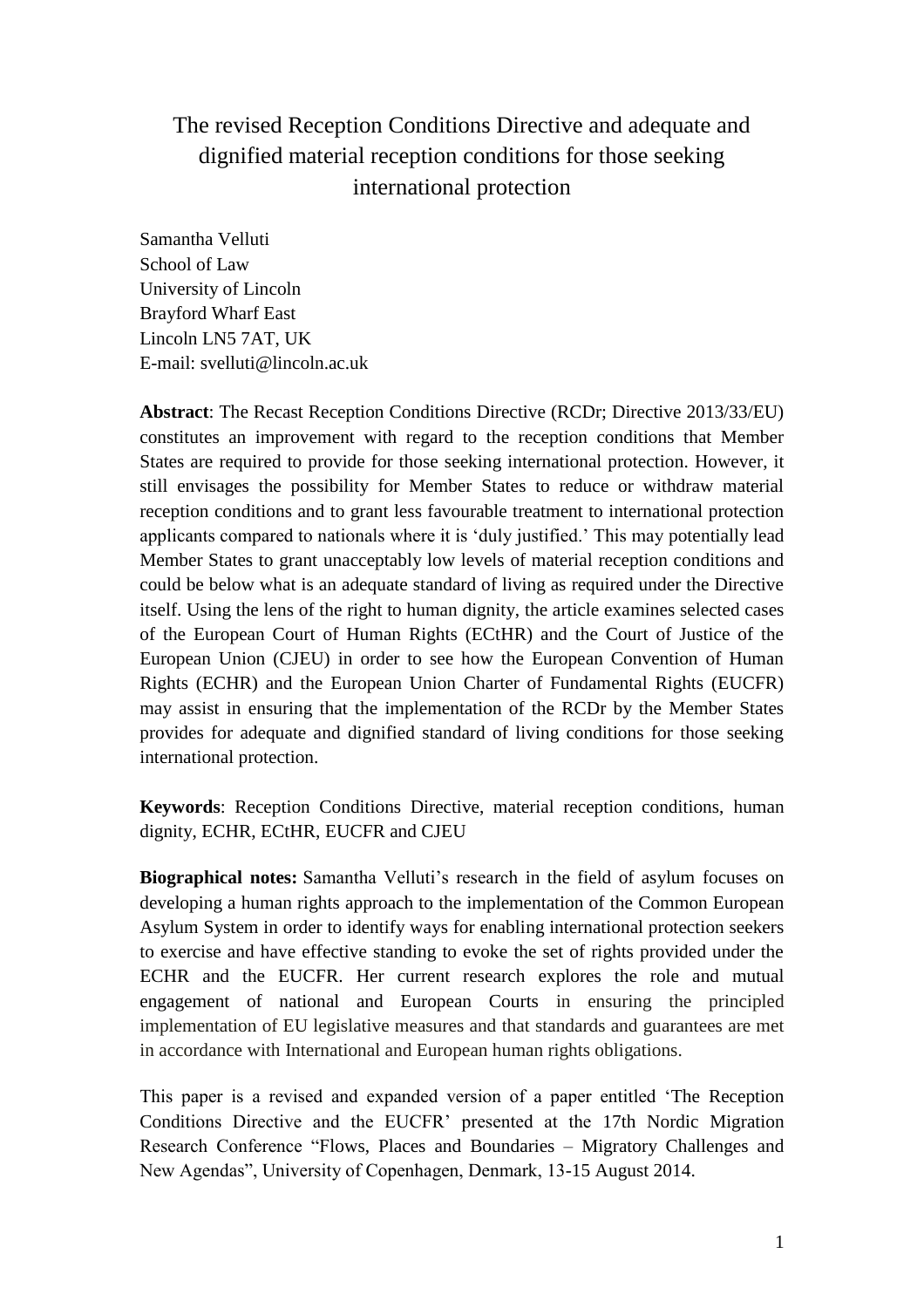#### **1 Introduction**

Harmonization of reception conditions within the European Union (EU) is important for various reasons. Adequate and dignified reception conditions for asylum-seekers during the examination of their application are an essential element of any asylum system (ECRE, 2011, p. 3). International protection seekers are inherently vulnerable<sup>1</sup> and for them it is particularly difficult to fully exercise their rights before any domestic justice system as recognized to them by law: "statelessness" not only corresponds to a situation of "rightlessness" but also to a life devoid of public appearance and legal personhood making it impossible for those excluded from politics to claim the right to have rights (Arendt, 1958). The challenge becomes one of identifying a process to help verify the existence of and exercise those rights (Velluti, 2015, p. 139). International protection seekers are forced to flee their country leaving their family and all of their belongings, often becoming destitute and marginalized thus finding themselves in a position of complete dependency on the country of asylum. The ultimate question therefore is 'how Europe should recognize that refugees have the right to have rights' (Judge de Albuquerque, Concurring Opinion, *Hirsi Jamaa* 2012). The provision of reception conditions raises important questions in relation to the role of the state vis-à-vis "the other" or better-said the alien. The power of Member States to decide whether, to what extent, and under what conditions persons who are not members of a given political community or society may, firstly, enter its territory and, secondly, share certain material rights brings with it the view that a person is more "deserving" by virtue of his or her status as citizen or national than a person who is not. In this context, material rights are conceived as membership rights. However, premised on these terms integration equates to assimilation and maintains a "securitarization" paradigm based on a dichotomy between "insiders" and "outsiders" (Velluti, 2013). Moreover, it remains based on a Westphalian conception of the state with clearly demarcated borders, the aim being one of conformity, discipline and migration control (Kostakopoulou, 2010). The "civic integration" paradigm remains a crucial feature of a renewed nation-politics used by political elites to provide answers to a wide range of issues and to elicit support for a controlling state (Idem).

Hence, the question becomes a jurisdictional one (Bosniak, 2006): 'should the regulatory domain of the border with its emphasis on the interest of immigration control remain confined to the border, as a result of which asylum seekers are entitled to equal treatment with nationals as regards their material rights (the "separation model")? Or does the state's immigration power have some bearing on the normative content of state obligations as regards asylum seekers' material rights under international law (the "convergence model") (Slingenberg, 2014, pp. 8-9)?' As will be shown, the RCD and its recast merge both models depending on the specific

<sup>&</sup>lt;sup>1</sup> Article 21 of the RCDr provides for a non-exhaustive list of those who should be considered vulnerable according to specific factors or circumstances; cfr with Article 2(k) where the definition of which categories of applicants are particularly vulnerable remains unspecified; on the notion of vulnerability in the EU, see Brandl and Czech (2015); on vulnerability and ECHR law, see Peroni and Timmer (2013).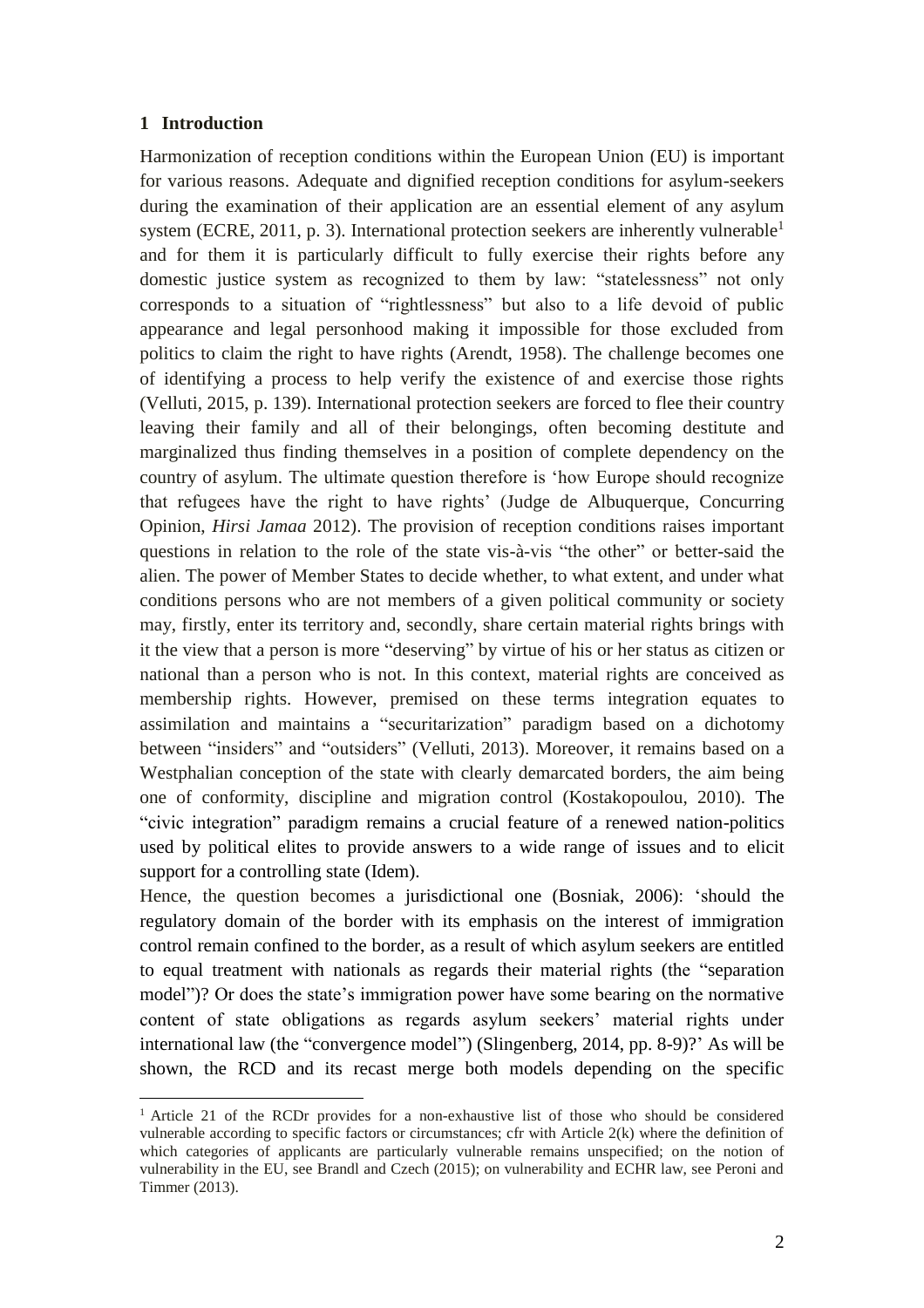provisions under scrutiny.

Against this background, the article is set to examine how certain provisions of the EUCFR and ECHR informed by European and national judicial interpretation can be used to ensure a more human rights-based approach to the standards contained in the RCD and its recast specifically in relation to material reception arrangements. <sup>2</sup> The article's main claim is that judicial interpretation should be premised on the right to human dignity. Beyond the emotionally, politically and religiously charged discussions that inform any debate about human dignity (McCrudden, 2013) – as well as acknowledging at the outset that the latter is context contingent- it is possible to identify and apply a legal concept of human dignity, particularly in the European context. Specifically, the core constitutional meaning of dignity historically has been and remains the definition and protection of humanity (Dupré, 2013, pp. 324-325), which 'increasingly reflects the state of present political realities: an international community in political transition from a system premised on sovereign states toward a more fragmented global politics, constrained only by the threshold of preserving "humanity"' (Teitel, 2004, p. 225). Human dignity can function as a foundation for human rights but also as a ground for the critique of certain interpretations of human rights. In the words of Advocate General Stix-Hackl 'respect for human dignity does [...] constitute an integral part of the general legal tenets of Community law and a criterion and requirement of the legality of acts under Community law' (Case C-36/02, *Omega*, para. 90). Human dignity can therefore address the contemporary challenge of human rights protection against a background of changes in the public and private sphere of action and be used as the core defining line for setting the parameters of adequate reception conditions for international protection seekers in the Member States.

In the following pages, the most salient aspects of the RCDr are presented, with a particular focus on material reception conditions. Subsequent sections examine the case law of the European Courts on the right to human dignity in light of the ECHR and the EUCFR. The central aim of the paper is to identify ways of ensuring a human rights-based approach in Member States' implementation of the revised RCD. The conclusion brings together and reflects on the main findings of the paper.

#### **2 The Reception Conditions Directive, its recast <sup>3</sup> and material reception conditions**

#### *The importance of harmonizing reception conditions for international protection seekers*

Harmonization of reception conditions prevents or reduces secondary movements of international protection seekers. In turn, efficient reception conditions not only ensure an adequate standard of living but can also be a conduit for a fair and efficient asylum

 <sup>2</sup> For detailed analysis of Member States' obligations stemming from International refugee law, International social security law and International human rights law in relation to their reception arrangements for asylum seekers, see Slingenberg (2014).

<sup>&</sup>lt;sup>3</sup> The recast Reception Conditions Directive entered into force in July 2013 and the deadline for transposition is July 2015.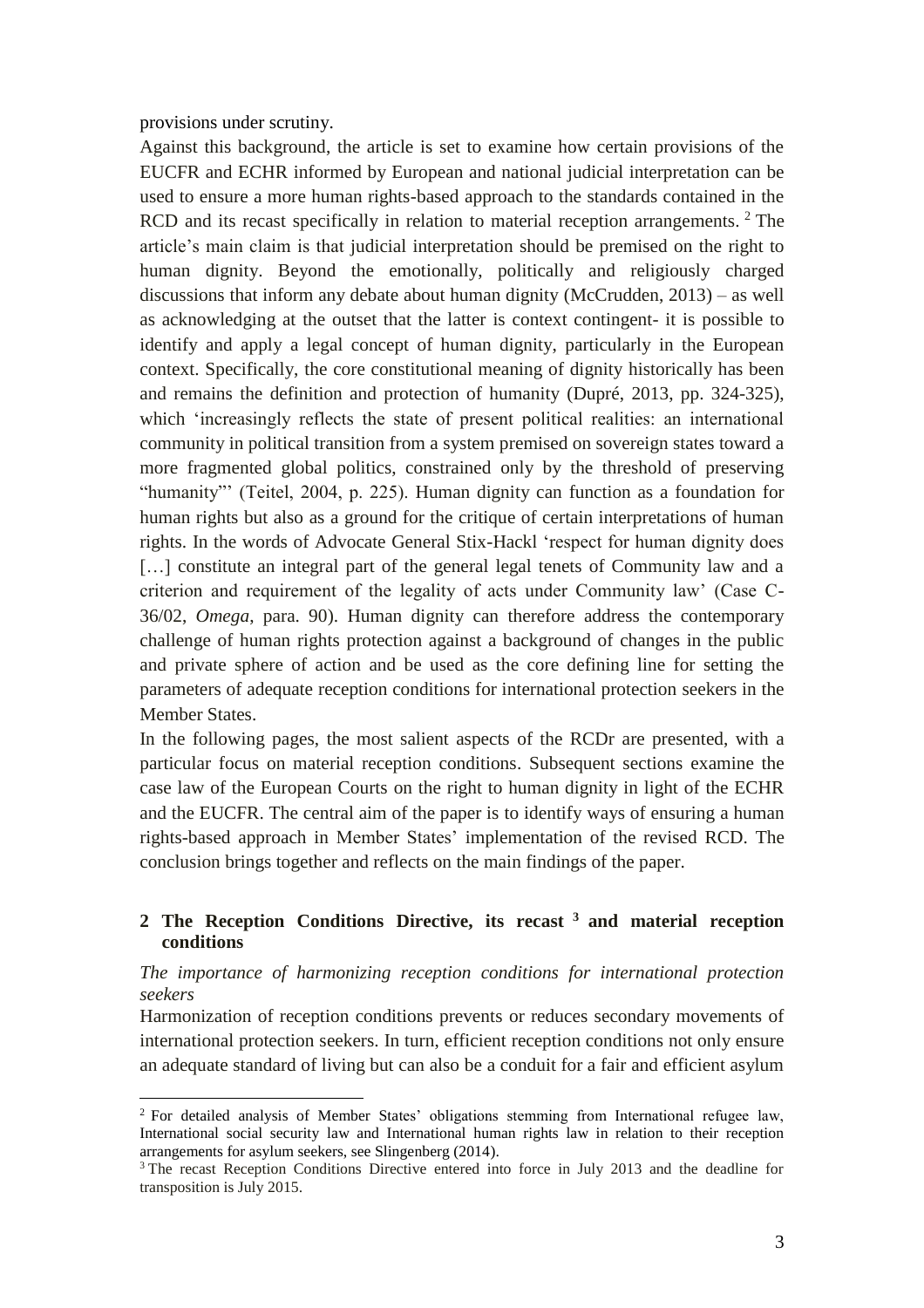procedure. The importance of harmonizing reception conditions was given due recognition in the year 2000 when EU guidelines on general principles were adopted explicitly envisaging dignifying reception conditions for asylum seekers with comparable living standards across the Member States (European Council 2000). The RCD followed shortly. Under this Directive and its recast, Member States have a specific obligation to provide applicants for international protection with reception conditions. These conditions, read in the light of the fundamental rights and principles found in the ECHR and the EUCFR should be adequate and efficient in order to ensure applicants' subsistence and, more generally, a dignifying life. However, as will be shown, there is little evidence suggesting that there has been a significant improvement of standards as a consequence of the RCD. Despite the official shift in focus from "minimum" to "common" standards that the creation and further development of the Common European Asylum System (CEAS) has generated the push for further harmonization has not entailed an abandonment *tout cours* of flexibility and a margin of appreciation on the part of the Member States. By adopting the Treaty of Lisbon, Member States were not willing to completely give up their specific concepts of accommodating protection needs (Hailbronner, 2008, p. 2). The changes introduced by the Treaty of Lisbon focusing on the adoption of "common policies" (Part Three, Title V, Chapter 2) seem to indicate that further legislation in asylum is not limited to "minimum standards." In particular, the reference to "standards" as illustrated by the revised RCD, discussed further below, would seem to indicate a departure from the lowest common level of all Member States. The use of the term "more favourable standards" (*e.g.* Article 4 RCDr) enables Member States to go beyond the general standards established in CEAS. While *prima facie* it may appear as a better clause, this term has been problematic in practice (Hailbronner, 2008, p. 4). In the first place, Member States have used this clause to argue that by maintaining more favourable national laws no transposition of asylum Directives was needed with the unwanted result of having either a partial or full non-transposition of asylum Directive provisions (UNHCR 2010). Linked to this, allowing Member States to maintain substantially different "higher" standards potentially undermines CEAS negating its harmonization objective with the result that it does not deter secondary movements.

#### *The Recast Reception Conditions Directive*

The revised RCD applies to all international protection applicants including family members (Articles  $2(1)(b)$  and  $3(1)$ ), with the exception of requests for diplomatic or territorial asylum submitted to representations of Member States (Article 3(2)). Minor and dependent adult applicants enjoy more guarantees to be housed jointly with family members and relatives (Recital 18(a), Articles 12,  $18(2)(a)(c)$ ). However, Article  $2(1)(c)$  Recast requires the family ties to have been established already in the country of origin. This fails to accommodate family ties that may have been formed while residing in a third country during flight and may prevent refugees from enjoying the right to family unity contrary to the 1951 Geneva Convention, which provides protection for the refugee family in various articles without explicitly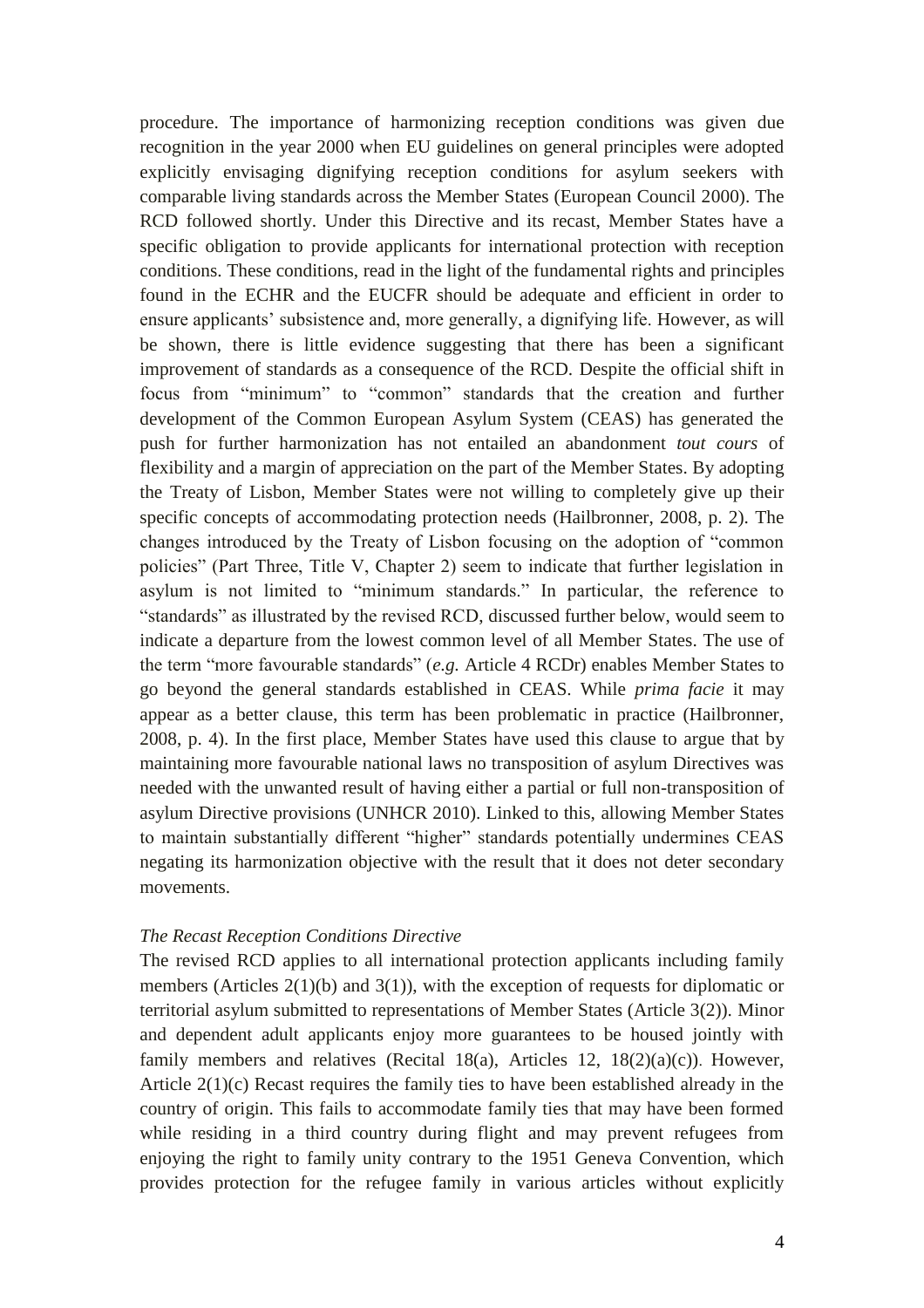mentioning family unity or reunification. <sup>4</sup> Member States shall inform applicants of their rights and obligations within 15 days after they have lodged their application, of at least any established benefits and obligations that they must comply with (Article 5). Member States must also ensure that they are informed about organizations or groups of persons that provide specific legal assistance and organizations that might be able to help or inform them concerning the available reception conditions, including health care. In addition, Article 17(1) provides that 'Member States shall ensure that material reception conditions are available to applicants when they make their application for international protection.' The RCDr defines material reception conditions as reception conditions that include housing, food and clothing, provided in kind, or as financial allowances or in vouchers, and a daily expenses allowance  $(A$ rticle  $2(g)$ ).

Member States have an obligation to ensure access to the labour market no later than 9 months after the application for international protection is lodged (Article 15(1)). With regard to health care, there is explicit reference to essential treatment of serious mental disorders and, where needed, appropriate mental health care (Article 19). Significantly, the revised Directive strengthens safeguards for vulnerable groups (Articles 21-25) and Member States must guarantee that persons who have been subject to torture, rape or other serious acts of violence receive the necessary treatment ensuring access to appropriate medical and psychological treatment or care. Furthermore, those working with such persons must have had, and must continue to receive, the appropriate training and be bound by confidentiality rules (Article 25).

As to material reception conditions, Article 17(2) provides that 'Member States shall ensure that material reception conditions provide an adequate standard of living for applicants, which guarantees their subsistence and protects their physical and mental health.' Where Member States provide material reception conditions in the form of financial allowances or vouchers, Article 17(5) provides for a system based on reference points established by each Member State in law or in practice to ensure adequate standards of living comparable with nationals but there is no obligation to provide for equality of treatment. Article 17(5) also allows Member States to grant less favourable reception treatment 'where it is duly justified' in situations where there is a housing shortage or where necessary to determine a vulnerable applicant's particular needs (Article 18(9)). This may potentially lead Member States to grant unacceptably low levels of material reception conditions as the extent to which treatment may be less favourable compared to nationals is not qualified. There is a risk that treatment could be well below what is an adequate standard of living necessary to guarantee their subsistence and protect their physical and mental health as required under Article 17(2). More generally, it may be contrary to the aim of the Directive, which lays down standards for the reception of applicants that are sufficient

<sup>4</sup> *e.g.* Article 4 refers to refugees' 'freedom as regards the religious education of their children'; Article 12(2) provides that '[…] rights attaching to marriage, shall be respected […]'; Article 22 concerns the public education of children in elementary school and beyond; para. 2 of the annexed schedule, concerning travel documents, notes that children may be included in the travel document of a parent or, in exceptional circumstances, of another adult refugee.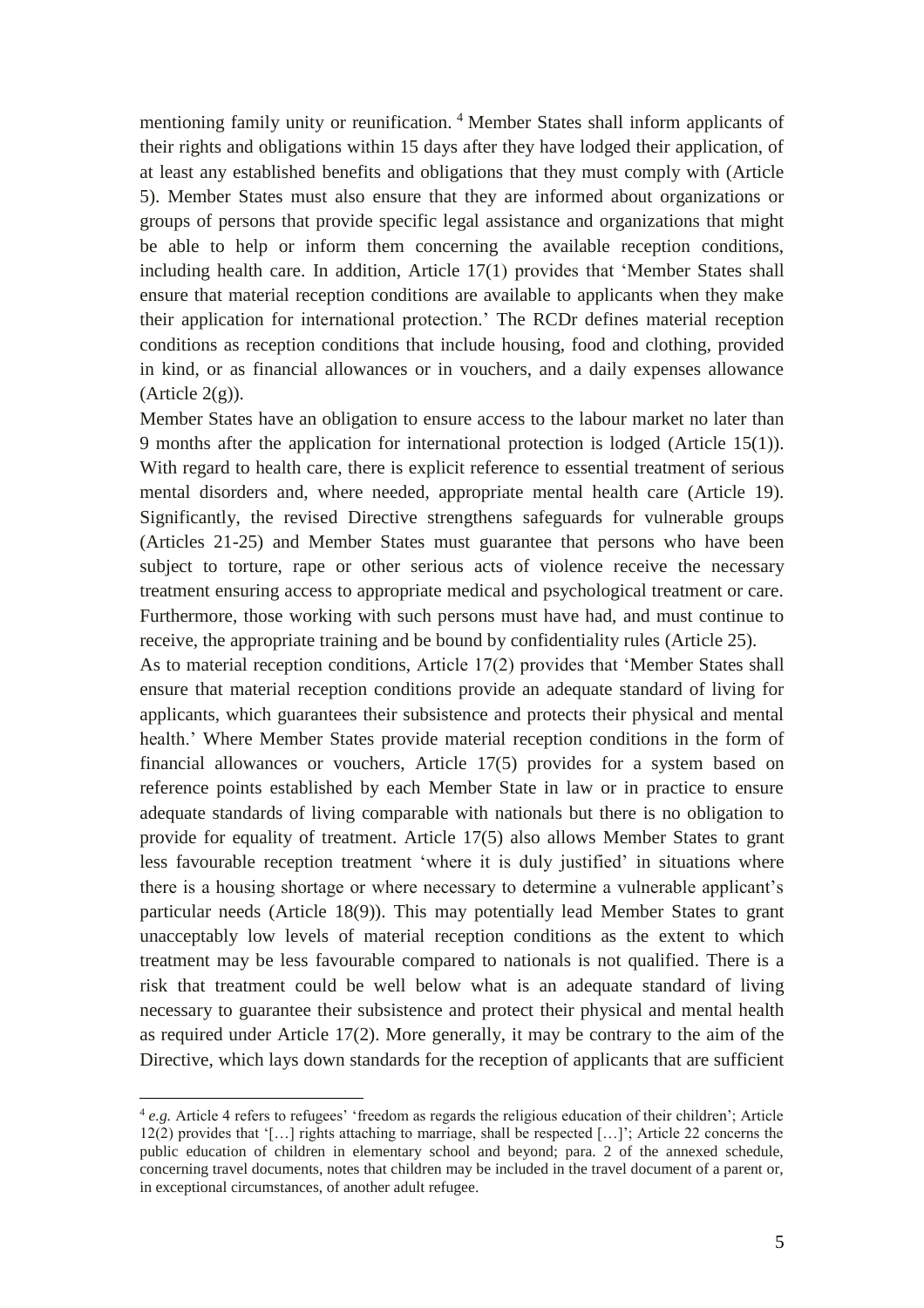to ensure them a dignified standard of living (Recital 11) and respect for the fundamental rights recognized by the EUCFR, including the full respect for human dignity (Recital 35).

It is regrettable that the revised Directive affords such flexibility and margin of appreciation to the Member States considering that a comparative study of the implementation of the original RCD shows that the provision of national reception support in many Member States is insufficient and is often supplemented or even replaced by assistance provided by non-governmental organizations (NGOs) (Odysseus, 2007). A recent study (ECRE, 2015, pp. 20-33) not only confirms the significant difference between Member States' reception conditions but also shows how 'a lengthy asylum procedure and insufficient reception capacity in many Member States results in a failure to provide a dignified standard of living' (ECRE, 2015, p. 22). In spite of this evidence the RCDr still affords Member States with a fairly high degree of discretion and flexibility. Article 7(3) provides that Member States may make provision of the material reception conditions subject to actual residence by the applicants in a specific place, to be determined by the Member States. In addition, Member States may make the provision of some, or all of the material reception conditions and health care, subject to the condition that applicants do not have sufficient means to have a standard of living adequate for their health and to enable their subsistence (Article 17(3)). They can also require applicants to cover or contribute to the cost of the material reception conditions and healthcare if they have sufficient resources (Article 17(4)).

Article 18 states that when housing is provided it should take one or a combination of one of the following forms:

- a) premises for the purposes of housing applicants during the examination of an application for asylum lodged at a border or in transit zones;
- b) accommodation centres that guarantee an adequate standard of living;
- c) private houses, flats, hotels or other premises adapted for housing applicants.

Member States must also ensure the protection of applicants' family life, their gender, age-specific concerns and the situation of vulnerable persons and give applicants the possibility to communicate with relatives, legal advisers or counsellors, persons representing UNHCR and other relevant national, international and nongovernmental organizations and bodies and to grant them access to the premises of the applicants (Article 18(2)-(3)). In addition, the revised Directive provides that dependent adults with special reception needs are accommodated together with close adult relatives who are already present in the same Member State and who are responsible for them (Article 18(5)). A further safeguard concerns the transfer of applicants from one housing facility to another, which should only take place when necessary and applicants will be able to inform their legal advisers or counselors of the transfer and new address (Article 18(6)).

With regard to the possibility of Member States' reducing material reception conditions, Member States retain a wide margin of discretion. Material reception conditions can be reduced when an applicant abandons a place of residence without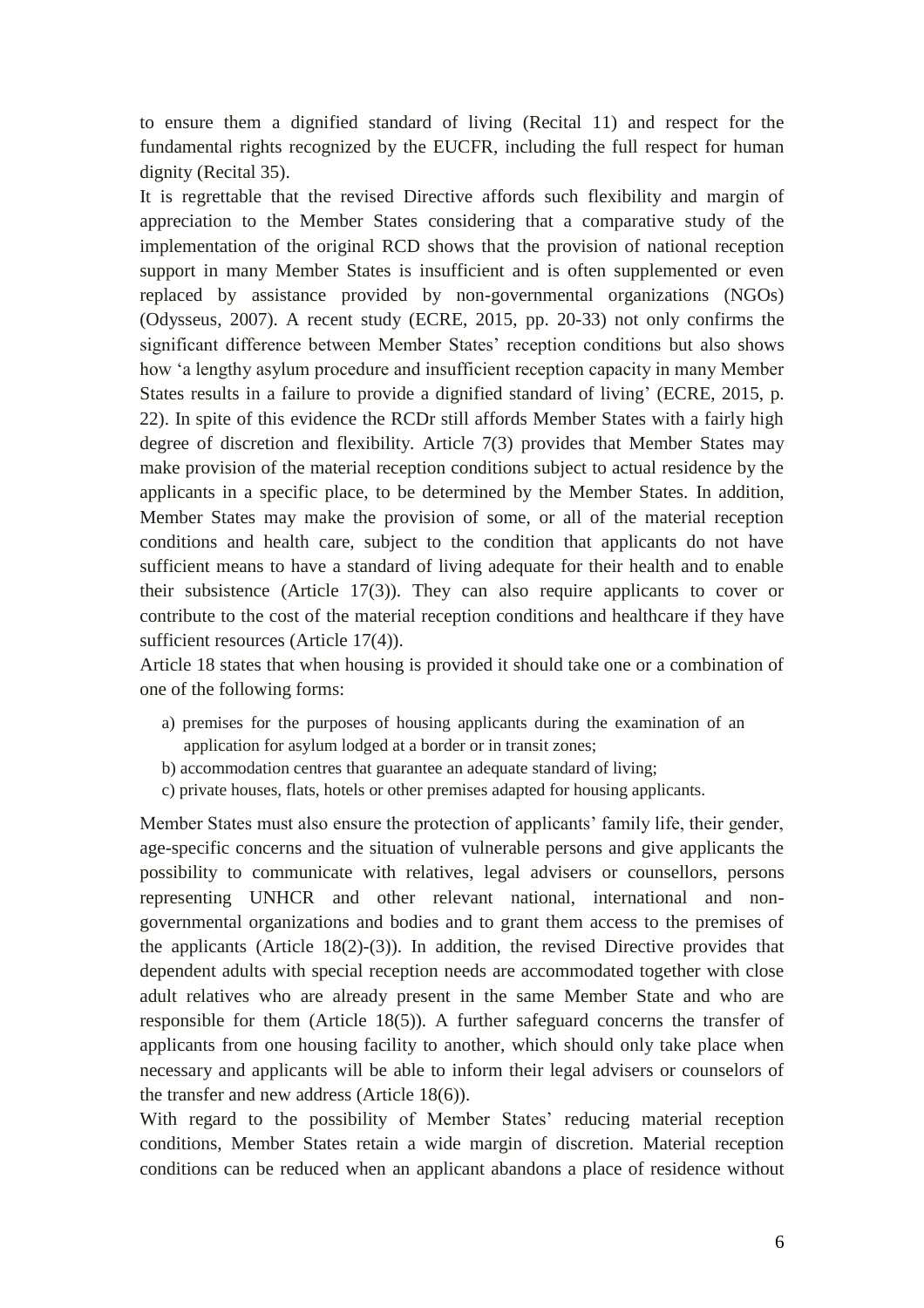informing them or without permission, when the applicant does not comply with reporting duties, or when they lodge a subsequent application (Article 20(1)a-c). The RCDr has improved the safeguards for withdrawing material reception conditions  $5$  as Member States can only withdraw them in exceptional and duly justified cases (Article 20(1)) with the exception of when financial resources are concealed (Article 20(3)). In addition, decisions for reduction or withdrawal of material reception conditions shall be taken individually, objectively and impartially and reasons must be given, taking into account the principle of proportionality (Article 20(5)). When material reception conditions are reduced or withdrawn Member States must still ensure access to healthcare and ensure a dignified standard of living for all applicants (Article 20(5)). Recital 35 explicitly refers to full respect for human dignity. Nevertheless, the possibility that the withdrawal or reduction of reception conditions might be below an adequate standard of living is not consistent with the requirements of European human rights law and arguably even in its revised form the RCD does not adequately reflect established case law under Article 3 ECHR. The possibility for Member States to completely withdraw reception conditions should only be allowed where it is shown that the applicant concerned has sufficient means of support ensuring an adequate standard of living.

Overall, the above analysis indicates that even in its revised form the RCD has not achieved a full harmonization of reception conditions. Hence, we can see how states' immigration control power has some bearing on the normative content of states' obligations regarding asylum seekers material rights under International law. In turn, this further illustrates how it is not possible to maintain a clear distinction between a "separation model" and a "convergence model" (see above, section 1).

A way to adequately address the limitations of the RCD (including its recast) and its problematic application is through the judicial intervention and further mutual engagement of both national and European Courts which have a key monitoring function to ensure that standards and guarantees are met. Courts may play an important part in ensuring the principled implementation of the revised RCD by the Member States and, in particular, compliance with International and European human rights obligations. The next section examines the case-law of the European Courts in relation to the right to human dignity and its application to reception conditions.

 $\overline{\phantom{a}}$ 

<sup>&</sup>lt;sup>5</sup> This provision was inserted in the original RCD further to concerns of the United Kingdom which had domestic legislation in place according to which support to applicants would be denied if their claim was not submitted 'as soon as practicable', section 55 Nationality, Immigration and Asylum Act 2002. The then House of Lords found the implementation of this policy to breach Article 3 ECHR where the applicant was forced to live in degrading conditions, see *Regina v. Secretary of State for the Home Department* (Appellant), *ex parte Adam (FC)* (Respondent); *Regina v. Secretary of State for the Home Department* (Appellant), *ex parte Limbuela (FC)* (Respondent); *Regina v. Secretary of State for the Home Department* (Appellant), *ex parte Tesema (FC)* (Respondent) (Conjoined Appeals), [2005] UKHL 66.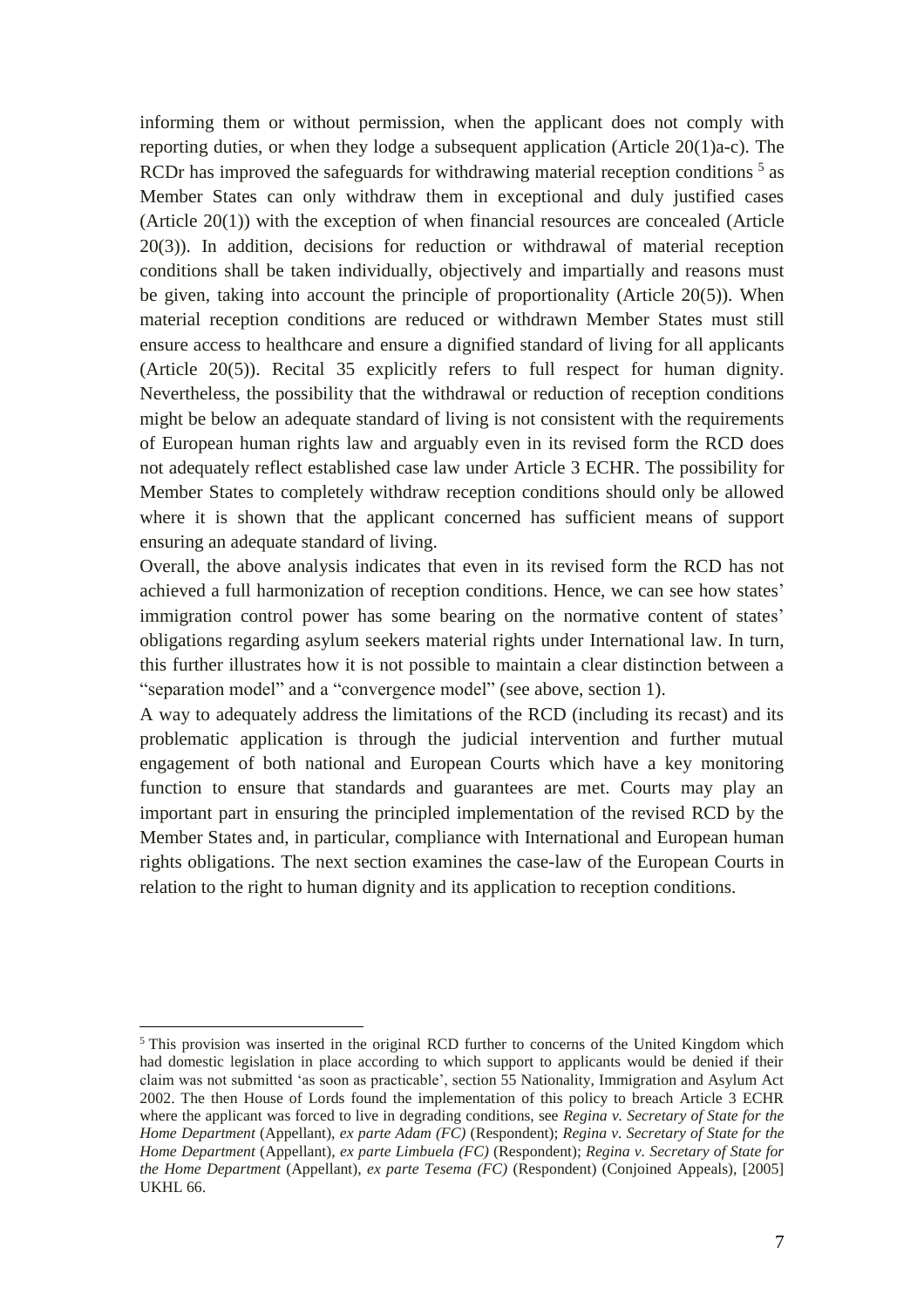#### **3 The jurisprudence of the European Courts**

# *Reception conditions that guarantee adequate standards of living for international protection seekers*

As stated by the United Nations High Commissioner for Refugees (UNHCR, 2009) 'poor material reception conditions coupled with lack of employment opportunities during the asylum procedure can lead to a vicious circle of isolation, discrimination and poor integration prospects. This can have a negative impact on asylum seekers' physical and psychological health, leaving them demoralized after recognition as refugees, or unprepared to return if their applications are rejected.' Moreover, disparity between reception arrangements in the EU makes certain Member States more attractive than others increasing secondary migratory movements of asylumseekers (Directive 2003/9/EC, Preamble, Recital 8). Secondary movements can be explained by a series of factors such as language, recognition rates and geography. While the actual influence of reception conditions on the choice of those seeking international protection is difficult to evaluate, the quality of reception conditions will arguably have an impact, in particular, 'where the applicant is left waiting to access an asylum procedure in unfavourable circumstances' (O'Nions, 2014, p. 134).

The foregoing raises the question of what is meant by 'adequate standard of living'. Article 31 of the European Social Charter provides for the right to housing which includes access to housing of an adequate standard; the prevention, reduction and gradual elimination of homelessness and accessible price of housing to those without adequate resources. Article 11 of the International Covenant on Economic, Social and Cultural Rights (ICESCR) provides that everyone has the right to 'an adequate standard of living for himself and his family including adequate food, clothing and housing, and to the continuous improvement of living conditions'. Further guidance can be found in Article 25 of the Universal Declaration of Human Rights (UDHR) which states that: '(1) Everyone has the right to a standard of living adequate for the health and well-being of himself and his family, including food, clothing, housing and medical care and necessary social services, and the right to security in the event of unemployment, sickness, disability, widowhood, old age or other lack of livelihood in circumstances beyond his control. (2) Motherhood and childhood are entitled to special care and assistance. All Children, whether born in or out of wedlock shall enjoy the same social protection.'

From the above, we can see that the notion of 'adequate standard of living' encompasses the guarantee of basic rights concerning an individual's mental and physical health, subsistence and general well-being.

#### *The case law of the ECtHR and the right to human dignity*

#### *a) A commitment to the protection of human dignity*

The ECtHR has made its commitment to protecting human dignity explicit since the 1990s. In *SW v UK* (Application No. 20166/92) the Court referred to the respect for human dignity and human freedom as the very essence of the fundamental objectives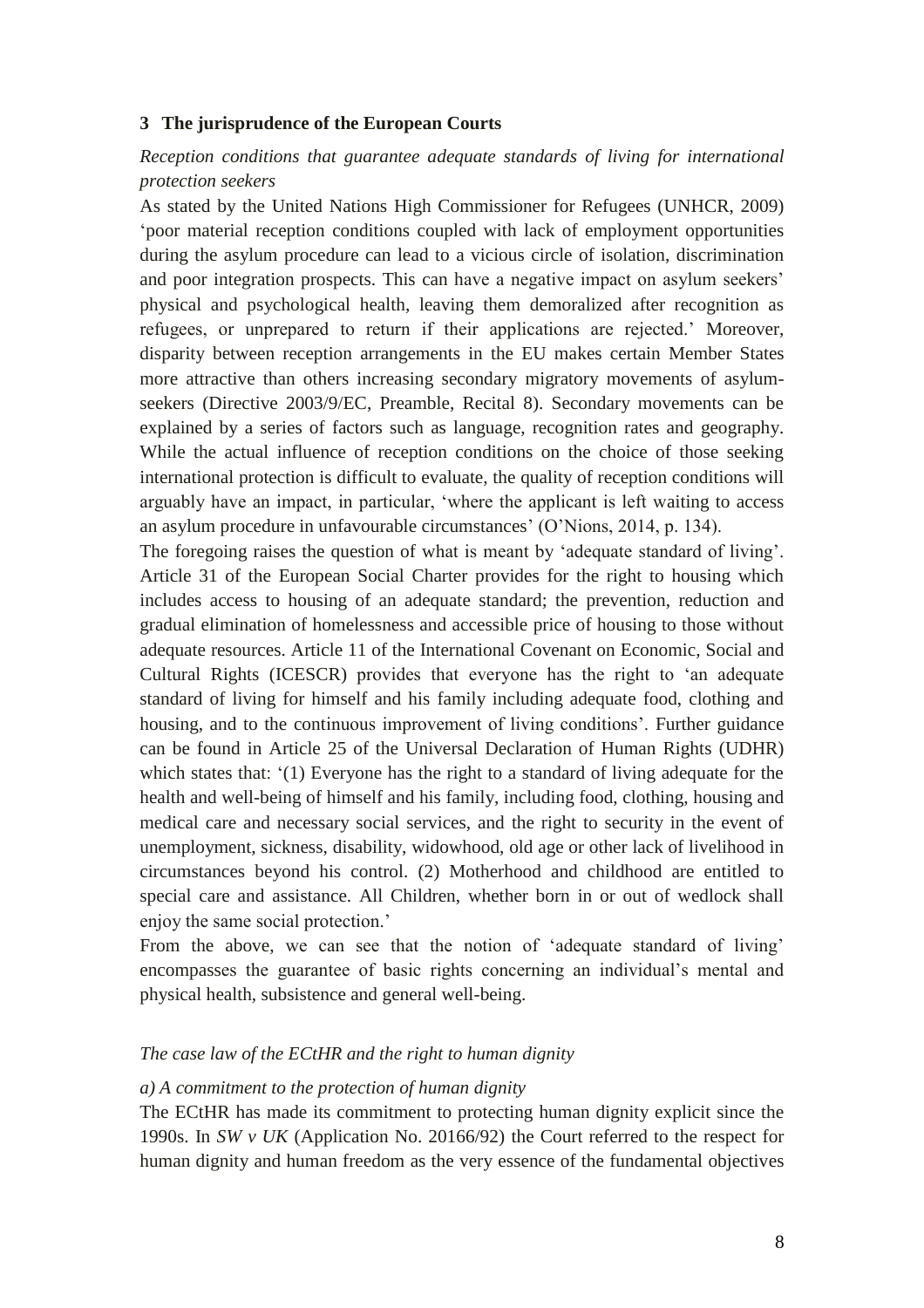of the Convention (para. 44), which was re-stated in *Pretty v UK* where the ECtHR spoke about dignity in relation to Article 8 ECHR and the notion of quality of life (para. 65). The Court has also associated the right to human dignity with the concept of personal autonomy and the personal sphere of each individual (*I v UK*, Application No. 25680/94, para. 70). At the same time, the ECtHR also found that Article 8 ECHR cannot be interpreted as obliging a state to provide everyone with a home, (*Chapman v UK,* Application No. 27238/95) and that it does not provide for a general obligation to give refugees financial assistance in order for them to maintain a certain standard of living (*Muslim v* Turkey, Application No. 53566/99).

Significantly, in *Kurić* the Court referred to the Arendtian notion of the lack of legal personhood in relation to a country's refusal to grant citizenship making the applicants stateless and held that it constituted a 'serious encroachment on human dignity' (*Kurić and Others v. Slovenia*, Application No. 26828/06, para. 319). A similar situation occurs when an international protection seeker is unable to register an application for no fault of their own and leaving them in a situation where they do not have rights or any entitlements (ECRE 2015, p. 17). By the same token, when the actual receipt of material reception conditions for international protection seekers is tied to the issuance of a residence card, delays in issuing the card - where the delay is caused by a given national administration- can raise questions vis-à-vis the principle of good administration (ECRE 2015, pp. 21-22).

#### *b) The application of Article 3 ECHR to domestic reception conditions*

When considering Article 3 ECHR cases, the ECtHR has consistently held that the lack of resources of a state cannot normally justify the failure to fulfil their obligations under the Convention. This has been particularly the case in relation to detention conditions (e.g. *Poltoratskiy v Ukraine*, Application No. 38812/97; *Nazarenko v Ukraine*, Application No. 39483/98). Under Article 3 ECHR detention conditions have to be compatible with the respect of human dignity (*Orchowski v Poland*, Application No. 17885/04; *Peers v Greece*, Application No. 28524/95; *Rahimi v Greece*, Application No. 8687/08). In another series of cases concerning the provision of social welfare services by the state, the Court found that its insufficient provision particularly in cases of complete dependency on state support may be incompatible with human dignity (*Budina v Russia*, Application No. 45603/05 and *Larioshina v Russia*, Application No. 56869/00, even though the latter was declared inadmissible).

A parallelism can be drawn with the obligation that Member States have under the RCD and its recast to provide adequate reception conditions. The reasoning in the above judgments would seem to indicate that insufficient reception conditions would not ensure an adequate quality of life for international protection seekers and could be incompatible therefore with the right to dignity and thus Article 3 ECHR. Indeed, in *M.S.S. v Greece and Belgium* (Application No. 30696/09) the ECtHR found both Belgium and Greece in violation of Article 3 ECHR due to the extremely poor conditions that the applicant was subject to while living in Greece where he did not receive any subsistence or accommodation from the state. Belgium was found to be in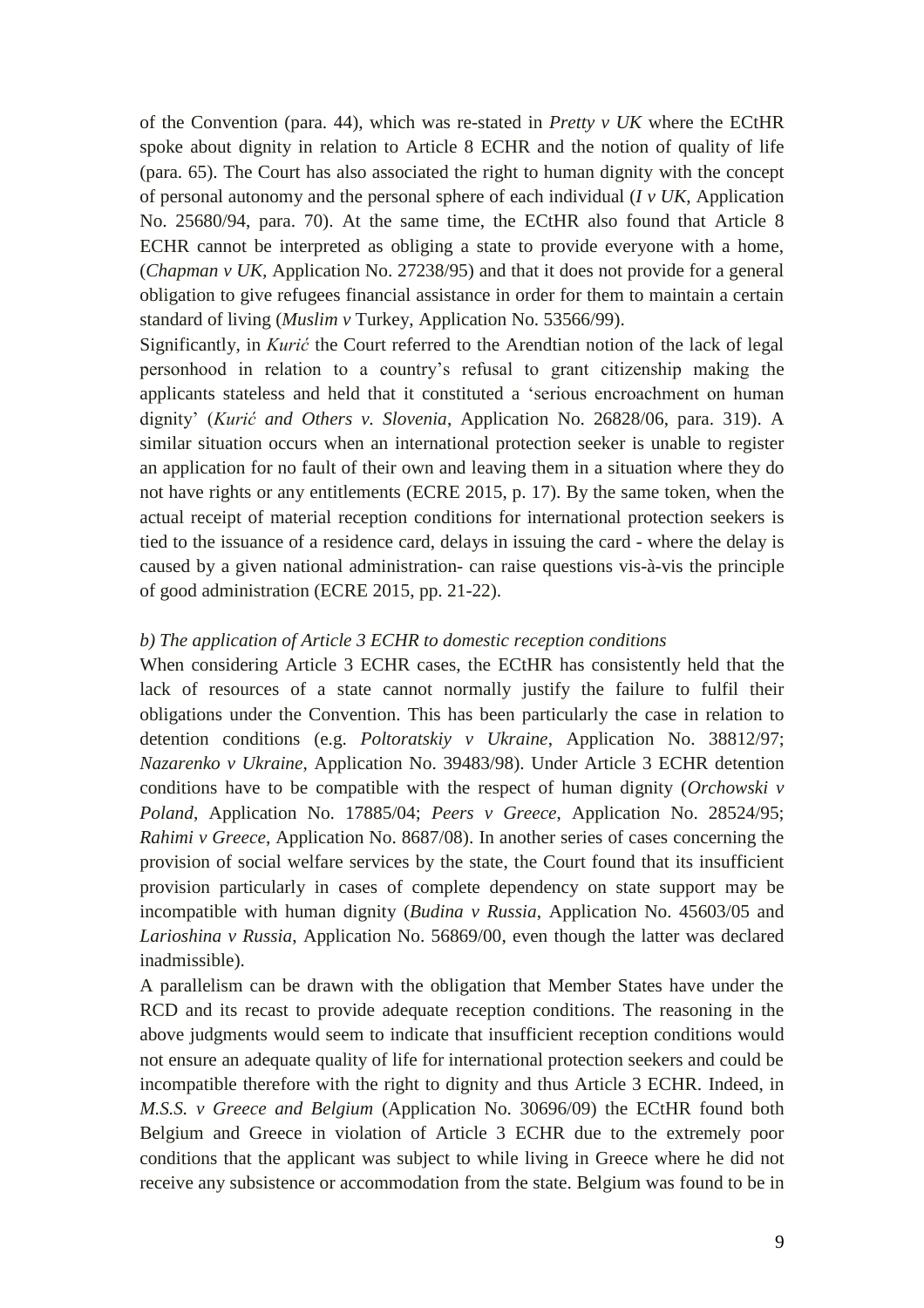breach of Article 3 ECHR as the authorities sent the applicant back to Greece (under the Dublin Regulation) where there was a real risk that he would face treatment that would be contrary to Article 3 ECHR. The ECtHR held that the fact that an asylumseeker had spent months living in a state of extreme poverty, unable to cater for his most basic needs in combination with prolonged uncertainty and the total lack of any prospects of his situation improving amounted to a violation of Article 3 ECHR.

In *M.S.S.*, the Court used EU asylum standards to find a lack of protection that went beyond the traditional Conventional rights (Ippolito and Velluti, 2014, p. 178). In particular, the ECtHR found that there is a positive obligation on Member States stemming from the RCD to provide asylum seekers with accommodation and decent material conditions and it used the "particularly serious" deprivation of material reception conditions to extend the notion of inhuman and degrading treatment to the extremely poor living conditions of destitute asylum seekers (*M.S.S*, para. 250). Hence, failure by Greece to comply with the RCD was used by the Court as an 'aggravating factor that compounded the systemic frustration of *M.S.S.*'s needs and increased his sense of lack of redress' (Clayton, 2011, p. 768).

In *Tarakhel* (Application No. 29217/12) – a case concerning a Dublin transfer- the ECtHR noted that asylum seekers were an 'underprivileged and vulnerable group', and it was possible that extreme poverty could raise issues under Article 3 ECHR (para. 118). The Court also referred to prior case law on the need to ensure that child asylum-seekers, who were in a position of 'extreme vulnerability', enjoyed 'protection and humanitarian assistance' (para. 99). While the Court distinguished the situation in Italy from that of Greece (and consequently that this was a different case from that of *M.S.S.*), it found that there were a number of problems in relation to the reception conditions within certain facilities (para. 120). The Swiss authorities therefore could not send an Afghan family back to Italy under the Dublin Regulation without having first obtained individual guarantees from the Italian authorities that the applicants would be taken charge of in a manner adapted to the age of the children and that the family would be kept together (para. 122).

From the above, we may argue that the right to human dignity requires that the quality of life of an applicant for international protection must be one that is of a sufficient standard and specifically one that respects the intrinsic worth of mankind. What this means is that in cases where national authorities are dealing with a particularly vulnerable group such as asylum seekers minimum reception conditions, namely, food, clothes, bedding and access to sanitary conditions, need to be provided to meet the standard under Article 3 ECHR.

### *The case law of the CJEU and the EU Charter of Fundamental Rights: towards more harmonized and dignified standards of living?*

*a) The significance of the EU Charter of Fundamental Rights for a human rights based implementation of the Reception Conditions Directive*

The Charter has improved the centrality and weight of fundamental rights, reinforcing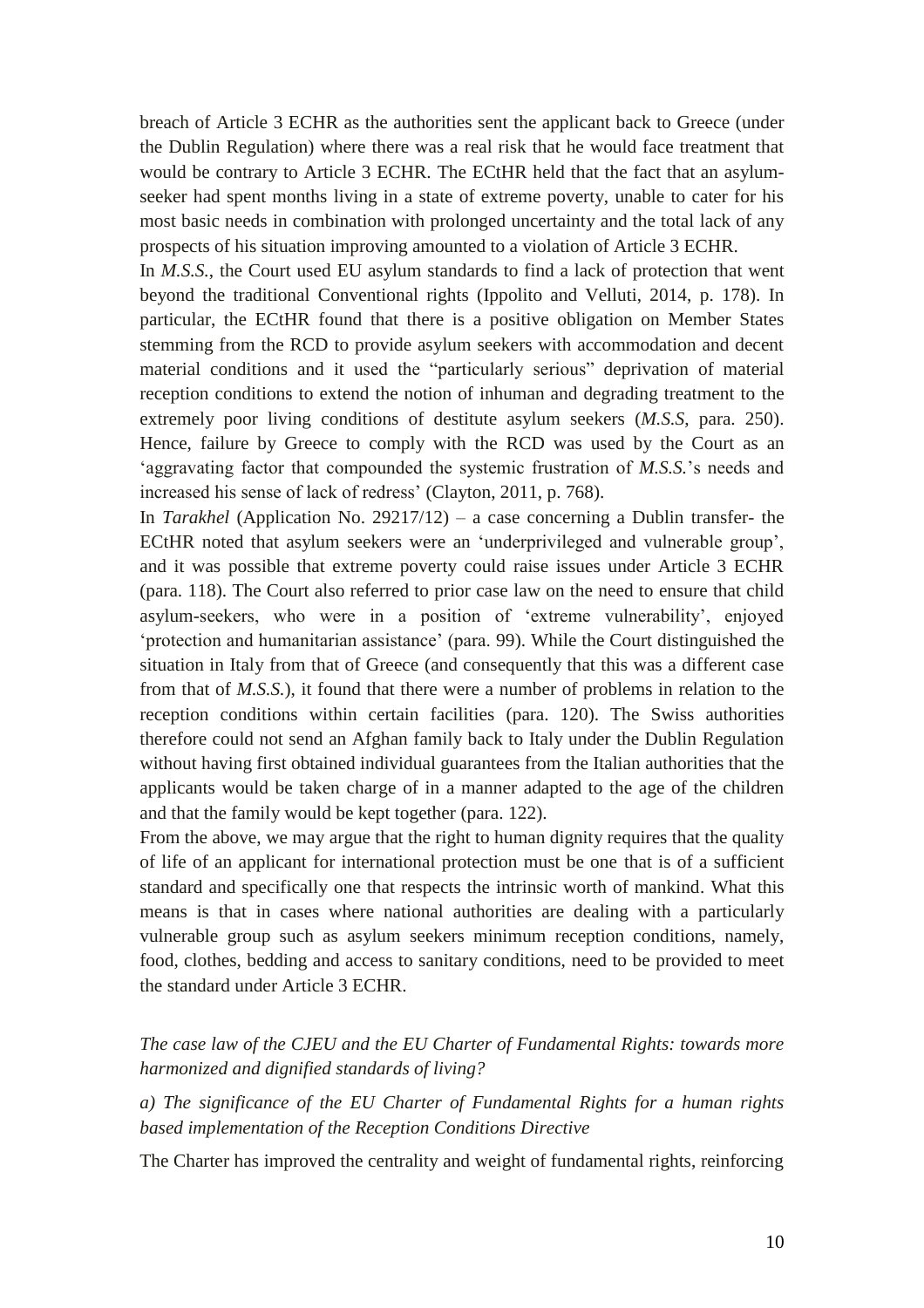both their visibility in the legal discourse of the CJEU and their role as parameters of constitutionality (Iglesias Sanchez, 2012, p. 1576).

Its scope of application is not limited to Union citizens but also extends to thirdcountry nationals (TCNs). Notably, the right to human dignity is applicable to all persons, regardless of their nationality or status within the Union. Its primacy is recognized in Article 1 EUCFR which states that human dignity is inviolable and it must be respected and *protected* and Article 2 TEU where human dignity is included as one of the values on which the Union is founded. In addition, Chapter 1 of the EU Charter provides the normative features of human dignity in a cluster of key prohibitions, which emphasize its legal significance in the EU framework of fundamental rights. This is in stark contrast with the ECHR where we find no equivalent. The first and only express reference to human dignity is in Protocol 13 concerning the abolition of the death penalty. However, in *Pretty* the ECtHR found that 'the very essence of the Convention is respect for human dignity and freedom' (*Pretty v United Kingdom*, Application No. 2346/02, 29 July 2002, para 65; see also *SW v United Kingdom*, Application No. 20166/92, 22 November 1995).

As a constitutional foundation of any legal system based on the rule of law human dignity is a response to times of inhumanity and it carries the hope that the regime created by a given constitution (which is based in dignity) will foster a democracy (comprising the setting up of appropriate human rights and institutional design) in which human beings can lead a meaningful life and shape their personal and political destiny (Dupré, 2013, pp. 324-325; Dupré, 2013a). Hence, the right to human dignity encompasses a negative obligation on Member States not to interfere with an individual's right to human dignity, but it also imposes a positive obligation on Member States to ensure that an applicant's right to dignity not be breached.

How do we define human dignity legally? The content of the right to human dignity has not been explicitly defined by the ECtHR or the CJEU. However, it is possible to identify a "core" meaning of human dignity by looking at some of the first International human rights instruments following the end of World War II. The Preamble to the Charter of the United Nations (United Nations (UN); 1945) reaffirms the people's faith 'in the dignity and worth of the human person.' Hence, as maintained by McCrudden (2008, p. 679), the minimum content of human dignity consists in the fact that every human possesses an innate worth, just by being human, which needs to be respected and recognized. The Preambles to the 1948 UDHR and both the 1966 UN Covenants on Civil and Political Rights (ICCPR) and the ICESCR recognize the inherent dignity and the equal and inalienable rights of all human beings as the foundation of freedom, justice and peace in the world and as forming the basis for these rights. Article 1 UDHR refers to all human beings as born free and equal in dignity and rights and other provisions of the UDHR refer to the realization of economic, social and cultural rights as indispensable for the dignity and free development of the personality of human beings (Article 22) and to the right to just remuneration to ensure an existence worthy of human dignity (Article 23). Essentially, these provisions rest on the idea of self-determination and freedom of mankind. A similar line of reasoning can be found in the Opinion of Advocate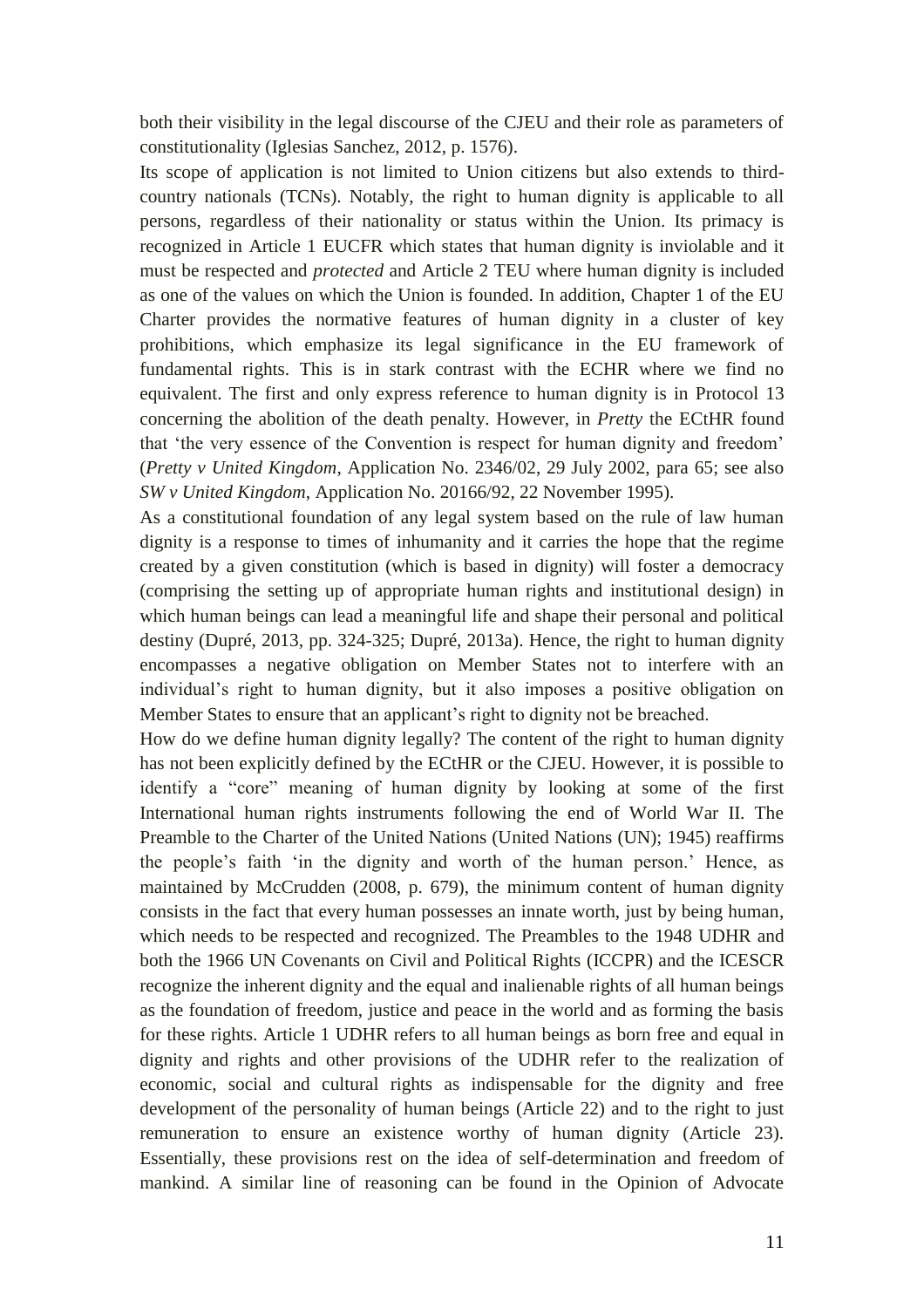General Stix-Hackl in the *Omega* case where she attempts to elaborate a legal concept of human dignity in the EU framework (Case C-36/-02, Opinion, paras. 74-94). According to the Advocate General 'human dignity is an expression of the respect and value to be attributed to each human being on account of his or her humanity. It concerns the protection of and respect for the essence or nature of the human being per se – that is to say the "substance" of mankind' (Case C-36/-02, Opinion, para. 75). Human dignity 'reflects the idea that every human being is considered to be endowed with certain inherent or inalienable rights' (Case C-36/-02, Opinion, para. 77), and because of 'his ability to forge his own free will he is a person (subject) and must not be downgraded to a thing or object' (Case C-36/-02, Opinion, para. 78). In this context, dignity is considered in its negative connotation as "indignity" illustrating how the lack of dignity should also be understood in terms of humiliation (Margalit, 2011). Such conceptualization of dignity may be helpful to show the degree of humiliation that international protection seekers are subject to in a given host society. As mentioned earlier, the significance of the Charter's provisions as an "EU" human rights instrument is that only a few are limited to Union citizens, which are mainly to be found in Chapter 5 of the Charter. However, even in this chapter, there are fundamental rights to which any person is entitled. Article 41 EUCFR contains a right to good administration (or due diligence), providing that: 'Every person has the right to have his or her affairs handed impartially, fairly and within a reasonable time by the institutions and bodies of the Union.' When referring to the institutions and bodies of the Union, it also includes national authorities when they are implementing EU law (as per Article 51(1) EUCFR) and, specifically, when the matter falls within the scope of EU law (*Åkerberg Fransson*, Case C-617/10; *Texdata*, Case C-418/11). The CJEU considered this issue also in the context of Dublin transfers (*NS and ME*, Joined Cases C-411/10 and C-493/10) where it found that the sovereignty clause in Article 3(2) of the Dublin Regulation (Regulation No. 343/2003) 'forms part of the mechanisms for determining the Member State responsible for an asylum application provided for under that regulation and, therefore, merely an element of the Common European Asylum System. Thus, a Member State which exercises that discretionary power must be considered as implementing European Union law within the meaning of Article 51(1) of the Charter.' However, the problem with Article 41 EUCFR is that, by contrast to Article 51(1) EUCFR, there is no explicit reference to national authorities implementing EU law, which was highlighted by the CJEU in *Cicala* (Case C-482/10). The limited scope of Article 41 EUCFR has been addressed by Advocate General Kokott in *Mellor* (Case C-75/08) for whom, independently of the limitation in Article 41 EUCFR, Member States may not be completely free when enacting procedural rules with a view to the application of Union law and that Article 41 EUCFR 'contains rules of good administration by the institutions, but documents a general principle of law, which authorities of the Member States too must observe when applying Community law' (Opinion of AG Kokott, paras 27, 33-34). As a general principle of EU law and in spite of the wording of Article 41 EUCFR, the right to good administration thus requires that Member States have certain administrative standards in place for their implementation of EU law, although this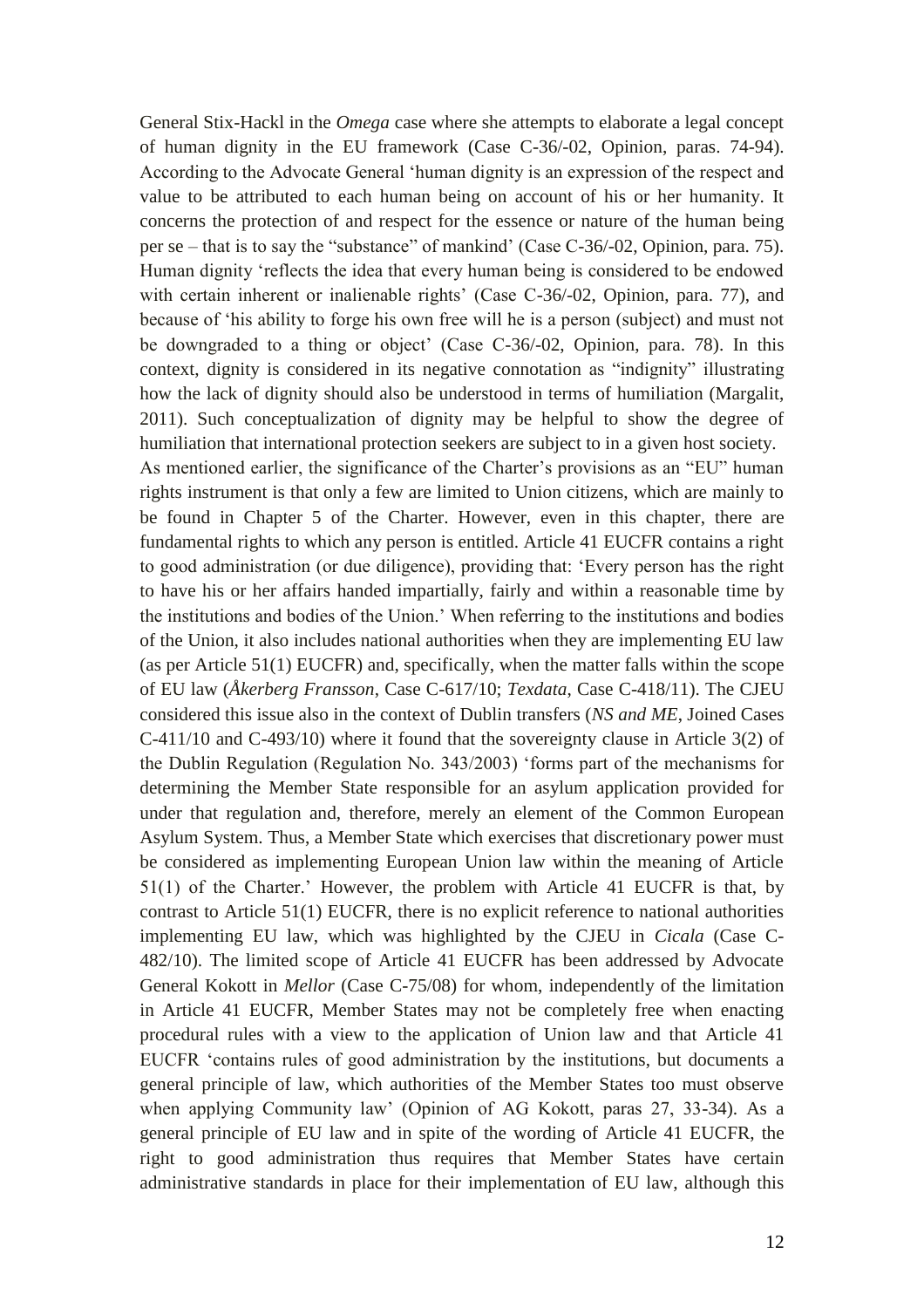may vary between Member States.

Following this line of thinking, it could be argued that international protection seekers could rely on Article 41 EUCFR for requesting that his or her claim be dealt with an impartial and fair manner and within a reasonable period of time. This argument is buttressed by the fact that asylum law and policy is now clearly within the remit of EU law (Article 78 TFEU). Moreover, as the right to good administration constitutes a general principle of EU law Member States need to abide by it when adopting decisions that fall within the scope of EU law. This principle also covers instances whereby non-compliance of one party to the proceedings arises from the behaviour of the administration itself. The right to due diligence therefore protected in Article 41 EUCFR is particularly important in the context of the reduction or withdrawal of material reception conditions.

Another right which is essential to decisions concerning the reduction or withdrawal of material reception conditions is the right to be heard as per Article 41(2) EUCFR. In *Dokter* (Case C-28/05) the Court held that the addressees of decisions which significantly affect their interests should be placed in a position in which they may effectively make known their views on the evidence on which the contested decision is based. In *MM* (Case C-277/11) the CJEU held that the right to good administration includes the right of every person to be heard and restated that the latter is of particular salience before any individual measure which can potentially affect him or her adversely is taken (para. 85). Specifically, it held that the right to be heard is a fundamental principle of EU law and that Article 41(2) EUCFR is of general application (paras 82 and 84). In particular, 'according to its case law, Member States must not only interpret their national law in a manner consistent with EU law but also make sure they do not rely on an interpretation which would be in conflict with the fundamental rights protected by the EU legal order or with the other general principles of EU law' (para. 93), including the right to be heard. Consequently, according to the CJEU an asylum applicant must be heard by the national authorities responsible for determining the claim of international protection pursuant to the rules of the CEAS (para. 89). This case seems to indicate that the Court is willing to apply Article 41 EUCFR to national authorities. However, this is not set in stone. In *Mukarubega* (Case C-166/13) and *Buodjlida* (Case C-249/13) on the Return Directive (Directive 2008/115/EC) the CJEU held that the right to be heard only applies to the institutions, bodies, offices and agencies of the EU and not to national bodies. According to Basilien-Gainche (2014) 'the CJEU restricts the extent and the content of the right to be heard for third-country nationals facing removal orders, so much so that this supposedly fundamental right appears to be nonexistent.'

International protection seekers may also be able to rely on Article 47 EUCFR, which provides for the right to an effective remedy and to a fair trial (*e.g.* Case C-175/08, *Abdulla,* where there is explicit reference to the respect of the rights protected in the EUCFR). In this respect the CJEU has found that when national rules make it impossible or excessively difficult to protect rights they should be set aside as they would constitute a breach of the principle of effectiveness (Case 199/82 *San Giorgio*).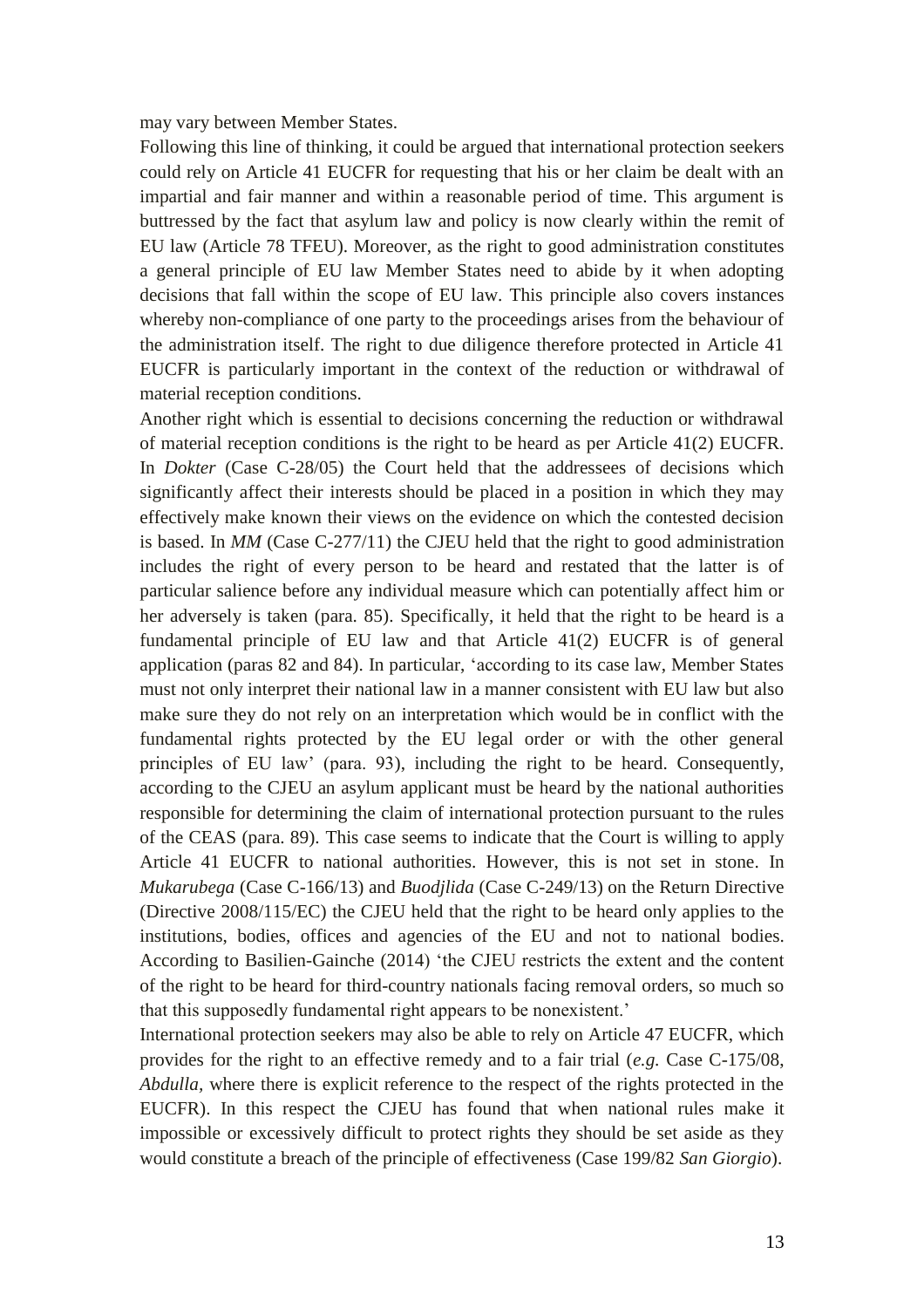# *b) The Saciri judgment: an application of dignified standards of living to material reception conditions*

Article 4 EUCFR is the EU equivalent of Article 3 ECHR and the line of reasoning of the ECtHR in relation to Article 3 ECHR can also be applied to Article 4 EUCFR. <sup>6</sup> Accordingly, if Member States provide material reception conditions that are insufficient thus exposing the applicant to a real risk of poverty, it could potentially raise an issue under Article 4 EUCFR.

We have seen that under International and European human rights law the realization of economic, social and cultural rights is indispensable for the dignity and free development of human beings. In this regard, the RCDr provides that Member States must ensure that material reception conditions guarantee adequate standards of living for applicants, namely, their subsistence and physical and mental health (Article 17(2)). This notwithstanding, the revised Directive also affords a significant amount of flexibility and margin of appreciation to the Member States allowing less favourable treatment compared to nationals 'where duly justified'. In addition, it envisages the possibility that the reduction or withdrawal of material reception conditions might be below an adequate standard of living. Given this embedded ambivalence of the RCDr, the role of the CJEU becomes clearly pivotal: firstly, in ensuring adequate standards of material reception conditions and, more generally, in reducing the gap between a "securitization" and a human rights-based approach.

The key case concerning the provision of material reception conditions and dignified standards of living is *Saciri* (Case C-79/13), which provides a good insight into the complexity and nature of the problems concerning material reception conditions at national level. This case was about a family that applied for asylum in Belgium and for accommodation to the Belgian agency for asylum seeker reception (Fedasil). Fedasil informed the Saciri family that it did not have any available accommodation and referred it to obtain a financial allowance from the Belgian public centre for social welfare (OCMW). OCMW refused to provide the family with a financial allowance on the grounds that the family was not staying at Fedasil's asylum reception centre. Consequently, the family was denied both public asylum seeker accommodation and a financial allowance to rent in the private market. So essentially, the case concerned minimum standards for ensuring the right to family housing for destitute asylum seekers.

The CJEU was asked to examine what level of support a Member State should provide when they opt to provide material support in the form of a financial allowance as per Article 13(5) RCD. In particular, the questions concerned whether a Member State that chooses to provide a financial allowance instead of accommodation is bound by the requirements of Articles 13 and 14 RCD and, in particular, whether the financial allowance should be sufficient to allow an asylum seeker to provide their own accommodation at all times. Another important question

 $\overline{\phantom{a}}$ 

<sup>6</sup> Article 4 EUCFR provides that 'No one shall be subjected to torture or to inhuman or degrading treatment or punishment'. According to the Explanations of the Charter, it has the same meaning and scope as Article 3 ECHR (Praesidium of the Convention, 2007).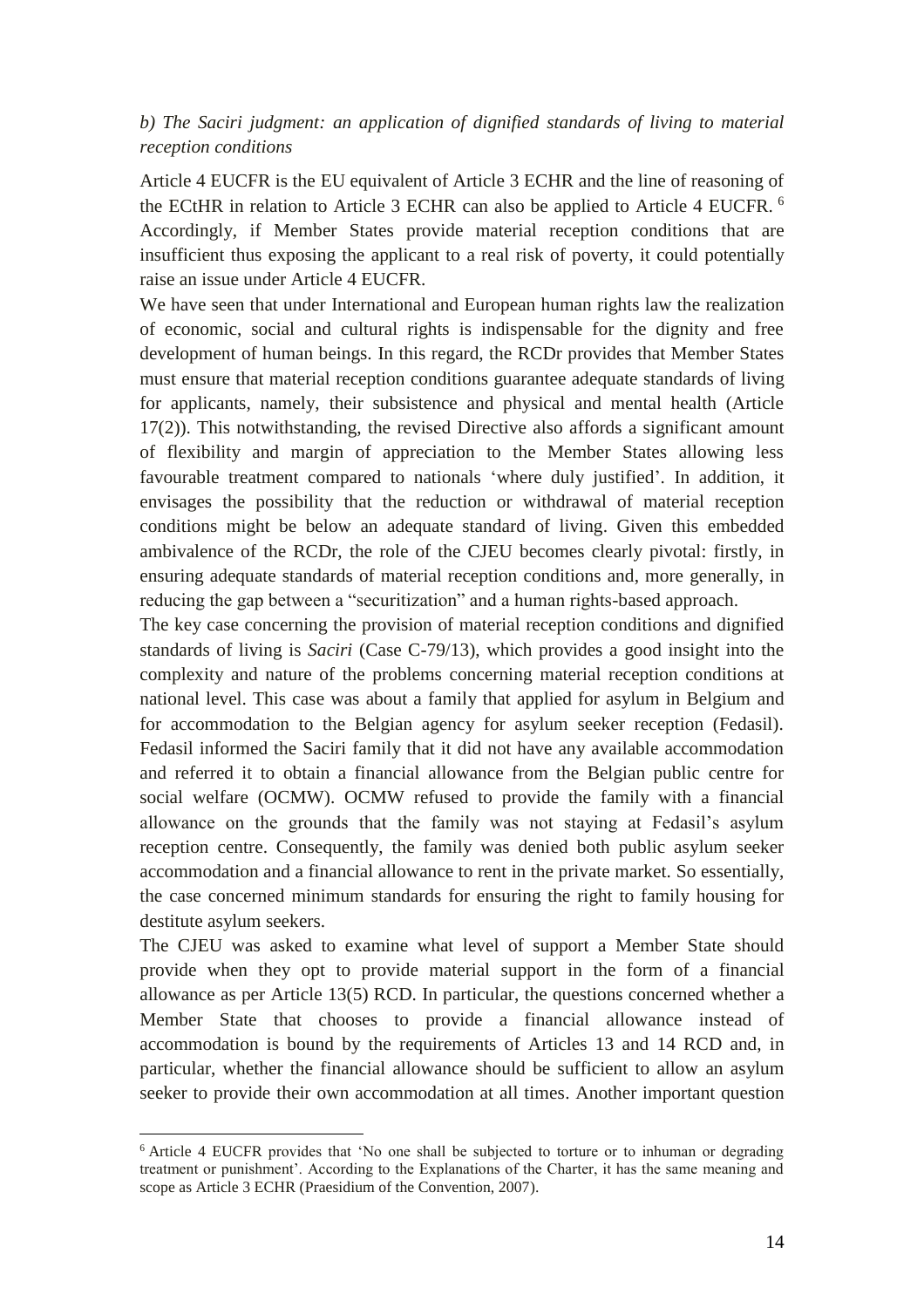concerned the time of payment of the financial allowance and whether the positive obligation stemming from the Directive also arises in situations of full asylum accommodation and when a Member State refers asylum seekers to other public agencies.

The CJEU held that the Directive's purpose and general scheme, together with the observance of fundamental rights, is to prevent the asylum seeker from being deprived of the protection of the minimum standards as provided in the Directive itself. The material reception conditions therefore must be available to the asylum seeker from the day he makes the application for asylum, as provided also by Article 13(1) RCD (para. 34). The Court confirmed its judgment in *Cimade and Gisti* (Case C-179/11) where it held that Member States are obliged to grant the minimum conditions for the reception of asylum-seekers, even to those in respect of whom it decides to call upon another Member State as responsible for examining their application for asylum to take charge of or to take back those applicants (paras. 33 and 35; see further UNHCR 2013). In that same case, Advocate General Sharpston explicitly referred to human dignity and the importance of respecting and protecting it. She also said that failure to ensure social assistance available to applicants and, more generally, the lack of reception conditions may risk undermining the effectiveness of the right to asylum as per Article 18 EUCFR (Opinion, Case C-179/11, paras. 55-56). In a similar vein, the Court held that the right to human dignity must be respected and protected (para. 42). Asylum seekers therefore may not be deprived, even for a temporary period of time, of the protection of the minimum standards laid down by that Directive (para. 56).

As to the amount of the financial allowance granted by a Member State that opted for this form of material reception conditions, the amount of aid granted must be sufficient to ensure a standard of living, which is adequate for the health of the applicants and capable of ensuring their subsistence (para. 40). However, in combination with Recital 7 in the Preamble of the Directive, those allowances must be also sufficient to ensure a dignified standard of living by enabling them to obtain housing, if necessary, even on the private rental market (paras. 39 and 42). In particular, this means that in the case of persons having special needs, such as minors, the amount must be sufficient to assure them to be housed with their parents in order to maintain the family unity (paras. 41 and 45). At the same time, the CJEU held that asylum seekers cannot make their own choice of housing suitable for themselves (para. 43). Hence, Member States maintain some margin of discretion.

The CJEU also held that since Member States may grant material reception conditions in the form of financial allowances if they cannot grant them in kind, they may refer an asylum seeker to bodies within the general public assistance system if they cannot provide for housing (para. 49). If a Member State decides to use as intermediaries the bodies which are part of the general public assistance system, they have to ensure that the minimum standards laid down in the Directive for asylum seekers are respected (para. 49). Significantly, the Court held that saturation of the reception networks cannot be used as a justification for not meeting the minimum standards set out in the RCD (para. 50). In practice this means that Member States will not be able to escape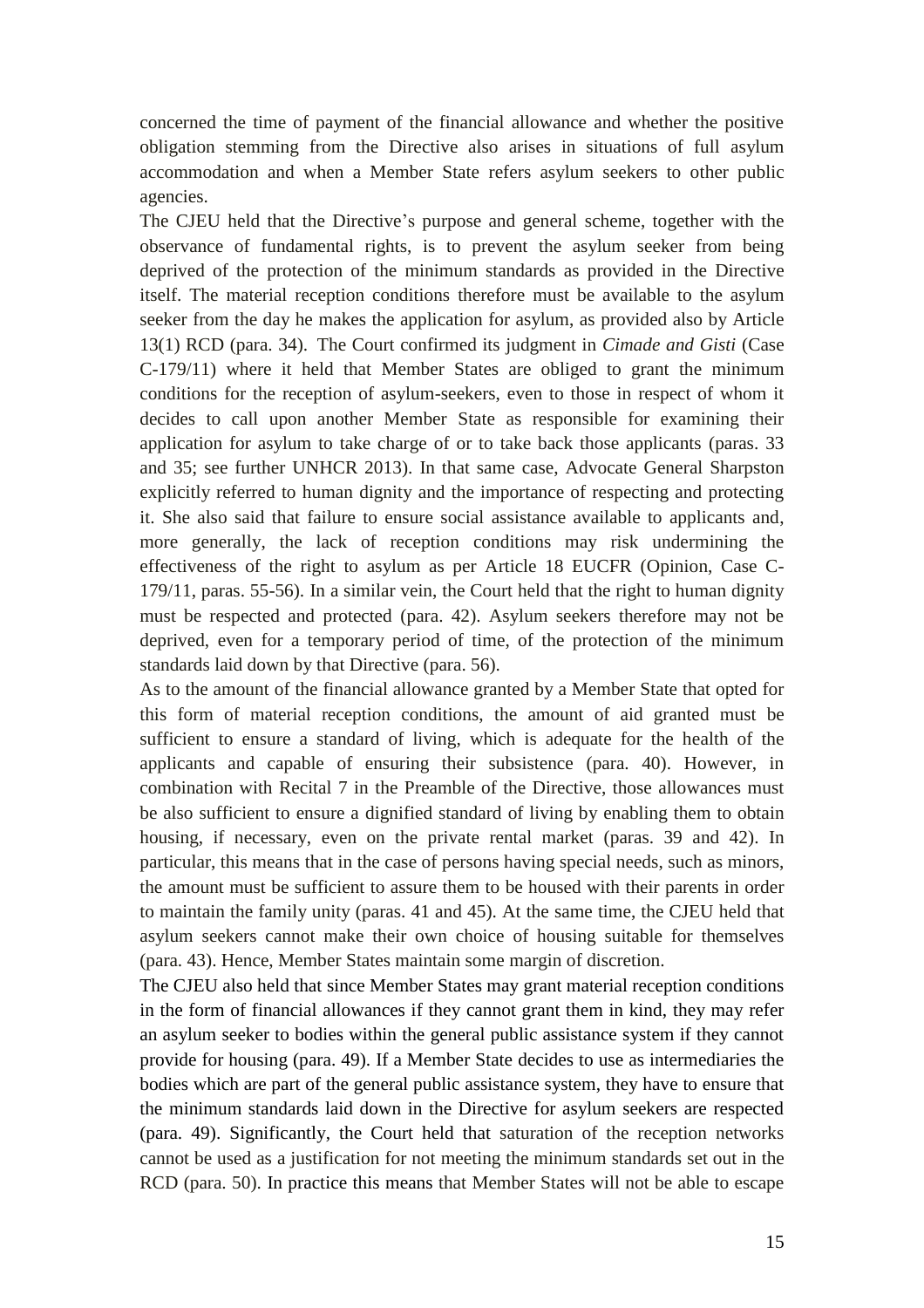their obligations under the RCD and its recast even in circumstances where asylum seeker accommodation is full. This is particularly important in light of the fact that in most Member States protection seeker accommodation is insufficient and overcrowded (ECRE, 2015, pp. 22-27). Another important aspect of the judgment concerns Article 14(3) RCD, which requires that minors should be housed with their parents. The Court found that even though it does not apply to the financial allowance, the latter should nevertheless enable minors to live with their parents (para. 45). This constitutes not only a recognition of the importance of family unity but also of dignifying living standards. Hence, in contrast with the ECtHR (cfr. *Chapman v UK* and also *Muslim v Turkey*, in section 3) the CJEU seems to adopt a much stronger human rights-based approach to the national provision of certain material reception conditions, particularly when the case concerns vulnerable persons such as destitute asylum seekers, minors and the unity of the family.

Overall, the *Saciri* judgment represents an important step forward in helping to give concrete meaning and ensure adequate and dignified standards of living for those seeking international protection in the EU context.

#### **5 Conclusion: giving with one hand and taking with the other**

The preceding analysis provides a mixed picture of the RCD and its recast: on the one hand, some of the provisions have improved the quality of material reception conditions in the Member States. On the other hand, Member States still retain a significant margin of discretion. Differences between Member States remain because the RCD and its recast maintain this state of affairs. Specifically, the provisions on material reception conditions continue to be open to wide interpretation and Member States may grant less favourable treatment to international protection seekers compared to nationals where some of the support is provided in kind or where national standards of living are higher than what is prescribed for international protection seekers under the RCD. Overall, the changes introduced by the Recast Directive are insufficient to guarantee an adequate and dignified standard of living for international protection seekers. This limited "success" of the Directive is explained by the persistence of "securitarization" and "civic integration" paradigms, which maintain and exacerbate the distinction between those who are members of a given political community and those who are not members. Consequently, there is still a strong tension between a migration control rational and one premised on the protection of human rights; a tension which 'seeps out of the pores' <sup>7</sup> of the Directive. Both national and European Courts retain a key monitoring role in ensuring that standards and guarantees are met. Where courts take into account the legal reasoning of other courts they might engage in a process of practical reasoning which may gradually help to define adequate and dignified reception conditions for international protection seekers with comparable living standards across the Member States. In particular, courts may play an important part in ensuring the principled

 $\overline{\phantom{a}}$ 

<sup>7</sup> This expression was taken from McCrudden (2013).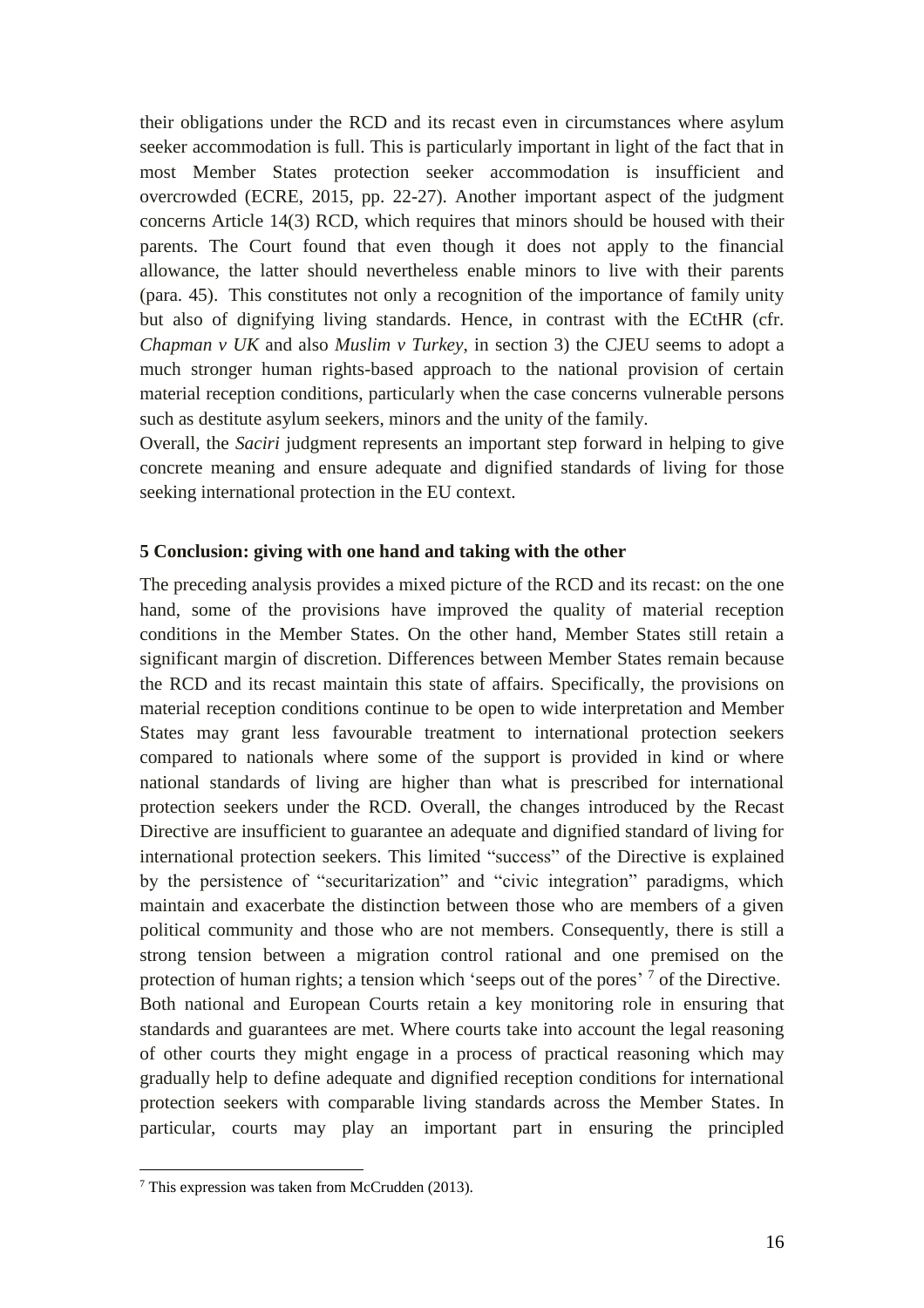implementation of the revised RCD by the Member States, namely, compliance with International and European human rights obligations.

The article argued throughout that judicial interpretation should be premised on the right to human dignity. Human dignity can have both a foundational function for other fundamental rights and also act as a ground for critiquing certain interpretations of human rights. It can therefore address the contemporary challenge of human rights protection against a background of changes in the public and private sphere of action and be used as the core defining line for setting the parameters of adequate reception conditions for international protection seekers in the Member States.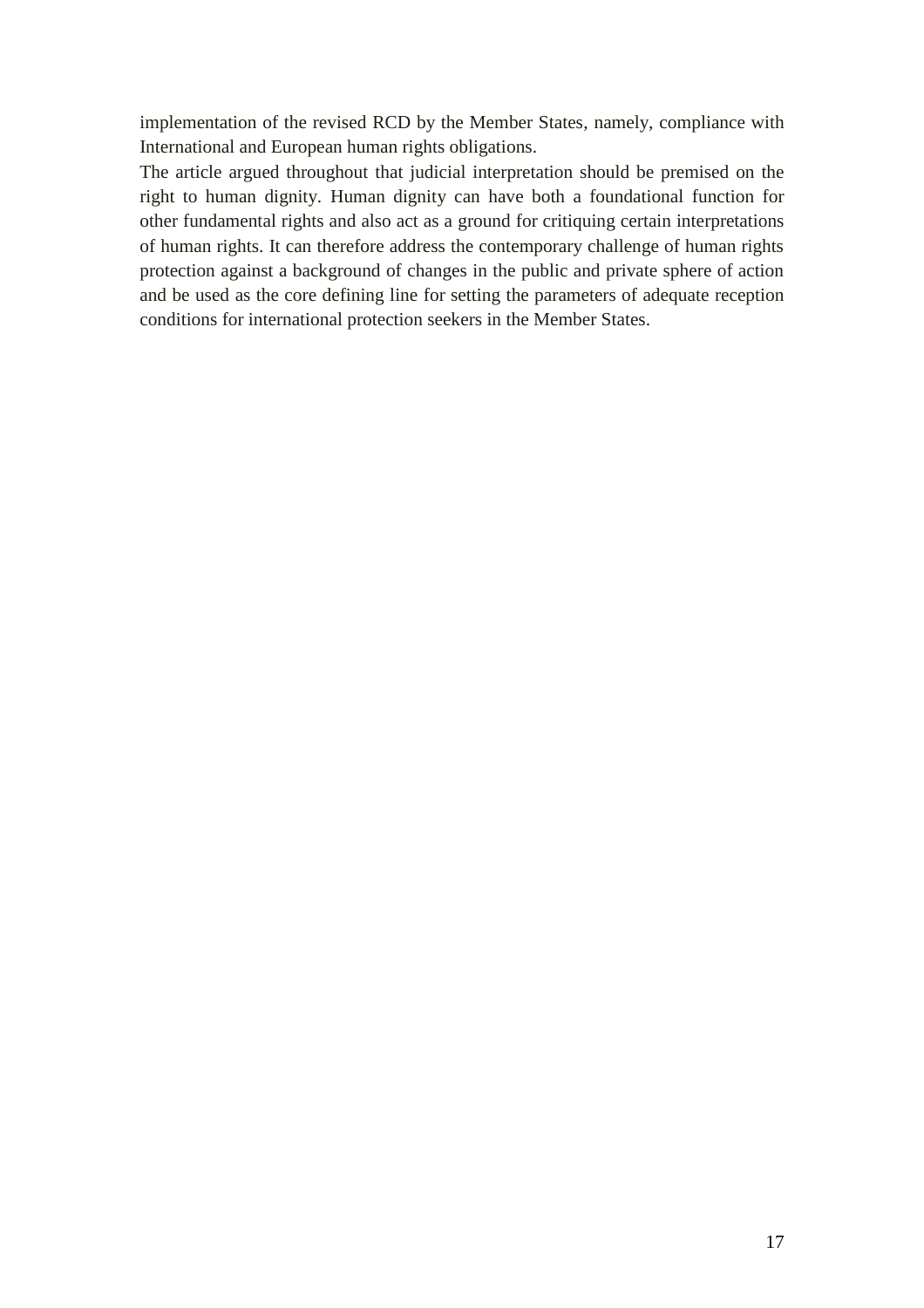#### **References**

#### **Journal Articles**

Arendt, H. (1958) *The Origins of Totalitarianism* (Cleveland, World Pub Co).

Basilien-Gainche, M.-L. (2014) 'Removal orders and the right to be heard: the CJEU fails to understand the dysfunctional French asylum system' EU Law Analysis, 12 December 2014, available at: <http://eulawanalysis.blogspot.co.uk/2014/12/removalorders-and-right-to-be-heard.html>.

Bosniak, L. (2006) *The Citizen and the Alien: Dilemmas of Contemporary Membership* (Princeton: Princeton University Press)

Brandl, U. and Czech, P. (2015) 'General and Specific Vulnerability of Protection-Seekers in the EU: Is there an Adequate Response to their Needs?' in Ippolito, F. and Iglesias-Sánchez, S. (eds) *Protecting Vulnerable Groups* (Oxford: Hart), pp. 247-270.

Clayton, G. (2011) 'Asylum seekers in Europe: *M.S.S. v. Belgium and Greece*', *Human Rights Law Review*, Vol. 11, pp. 758–773.

Dupré, C. (2013) 'Human Dignity in Europe: A Foundational Constitutional Principle', *European Public Law*, Vol. 19, pp. 319-339.

Dupré, C. (2013a) 'Constructing the Meaning of Human Dignity: Four Questions' in McCrudden, C. (ed.) *Understanding Human Dignity* (Oxford: OUP), pp. 113-121.

Hailbronner, K. (2008) 'Towards a Common European Asylum System – Assessment and Proposals- Elements to be Implemented for the Establishment of an Efficient and Coherent System', Briefing Note for the Directorate-General Internal Policies, Policy Department C, Citizens Rights and Constitutional Affairs, European Parliament, September 2008, PE 408.201.

Iglesias Sánchez, S. (2012) 'The Court and the Charter: the impact of the entry into force of the Lisbon Treaty on the ECJ's approach to fundamental rights', *Common Market Law Review*, Vol. 49, pp. 1565–1612.

Ippolito F. and Velluti S. (2014) 'The relationship between the European Court of Justice and the European Court of Human Rights: the case of asylum' in Dzehtsiarou, K., Konstadinides, T., Lock, T. and O'Meara, N. (eds) *Human Rights Law in Europe: The Influence, Overlaps and Contradictions of the EU and ECHR* (London: Routledge), pp. 156-187.

Kostakopoulou, D. (2010) 'The anatomy of civic integration', *The Modern Law Review*, Vol. 73, pp. 933-958.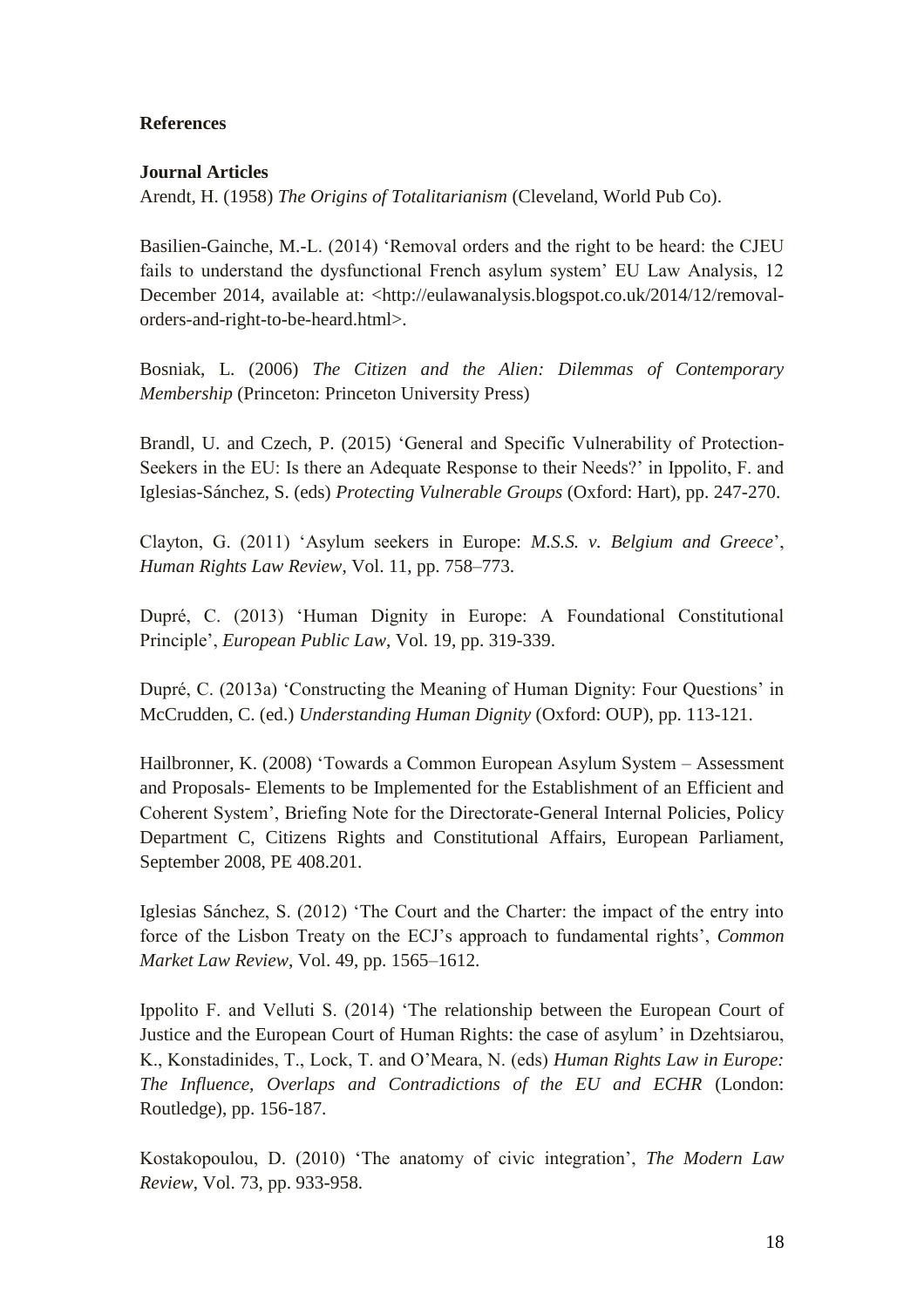Margalit, A. (2011) 'Human dignity between kitsch and deification' in Cordner, C. and Gaita, R. (eds) *Philosophy, Ethics and a Common Humanity: Essays in Honour of Raimond Gaita* (London: Routledge), pp. 106-120.

McCrudden, C. (ed.) (2013) *Understanding Human Dignity* (Oxford: OUP).

McCrudden, C. (2008) 'Human Dignity and Judicial Interpretation of Human Rights', *European Journal of International Law*, Vol. 19, pp. 655 – 724.

O'Nions, H. (2014) *Asylum – A Right Denied. A Critical Analysis of European Asylum Policy* (Farnham, Ashgate)

Peroni, L. and Timmer, A. (2013) 'Vulnerable groups: the promise of an emerging concept in European Human Rights Convention Law', *International Journal of Constitutional Law*, Vol. 11, pp. 1056-1085.

Slingenberg, L. (2014) *The Reception of Asylum Seekers under International Law. Between Sovereignty and Equality* (Oxford: Hart)

Teitel, R. (2004) 'For Humanity' *Journal of Human Rights*, Vol. 3, pp. 225-237.

Velluti, S. (2013) *Reforming the Common European Asylum System. Legislative Developments and Judicial Activism of the European Courts* (Heidelberg: Springer)

Velluti, S. (2015) 'Who has the right to have rights? The judgments of the CJEU and ECtHR as building blocks for a European "ius commune" in asylum law' in Morano-Foadi, S. and Vickers, L. (eds) *Fundamental Rights in the EU: A Matter for Two Courts* Oxford: Hart Publishing), pp. 131-149.

# **European Union Legal Materials**

Council Directive 2003/9/EC of 27 January 2003 laying down minimum standards for the reception of asylum seekers OJ L31/18, 6 February 2003.

Council Regulation No. 343/2003 of 18 February 2003 establishing the criteria and mechanisms for determining the Member State responsible for examining an asylum application lodged in one of the Member States by a third-country national OJ L50/1, 25.2.2003.

Directive 2008/115/EC of the European Parliament and of the Council of 16 December 2008 on common standards and procedures in Member States for returning illegally staying third-country nationals OJ L348/98, 24.12.2008.

Directive 2013/33/EU of the European Parliament and of the Council of 26 June 2013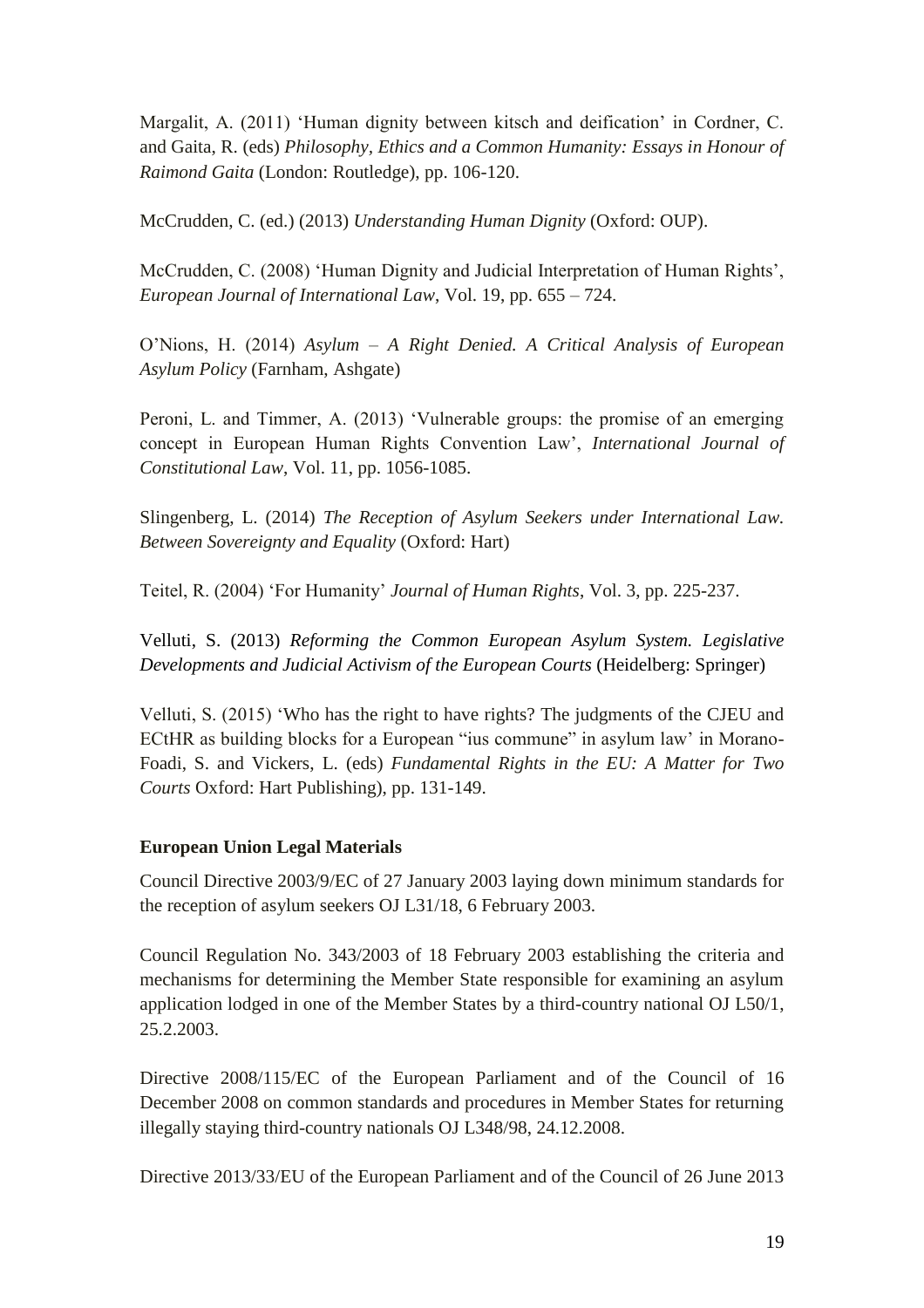laying down standards for the reception of applicants for international protection (recast) OJ L180/96, 29 June 2013.

European Council (2000) Conclusion for the Reception of Asylum Seekers Council Doc 13865/00 (Presse 457).

Praesidium of the Convention (2007), Explanations Relating to the Charter of Fundamental Rights (2007/C 303/02), OJ C303, 14 December 2007.

# **International Legal Materials**

ECRE (2015) 'Reception and Detention Conditions of applicants for international protection in light of the Charter of Fundamental Rights of the EU', January 2015 available at: <http://www.ecre.org/component/content/article/70-weekly-bulletinarticles/999-ecre-report-using-the-charter-of-fundamental-rights-to-improvereception-and-detention-standards.html>, accessed 29 April 2015

ECRE (2011), 'Comments from the European Council on Refugees and Exiles on the Amended Commission Proposal to recast the Reception Conditions Directive (COM(2011) 320 final),' September 2011, available at:<http://www.ecre.org/component/content/article/57-policy-papers/253-ecrecomments-and-recommendations-on-the-amended-commissionproposal-to-recast-thereception-conditions-directive-com2011-320-final.html> (accessed 17 April 2015).

Odysseus - Academic Network for Legal Studies on Immigration, (2007) *Comparative Overview of the Implementation of the Directive 2003/9 of 27 January 2003 Laying Down Minimum Standards for the Reception of Asylum Seekers in the EU Member States*,

available at: <http://www.refworld.org/docid/484009fc2.html> (accessed 29 April 2015)

UNHCR (2009) Directive Laying Down Minimum Standards for the Reception of Asylum Seekers. Available at: <http://www.unhcr.org/4a9d129f6.pdf>, accessed 17 April 2015

UNHCR (2010), Improving Asylum Procedures: Comparative Analysis and Recommendations for Law and Practice. A UNHCR research project on the application of key provisions of the Asylum Procedures Directive in Selected Member States, Brussels: UNHCR 2010, available at: <http://www.unhcr.org/4ba9d99d9.pdf>, accessed 21 April 2015.

UNHCR (2013), 'Statement on the reception conditions of asylum-seekers under the Dublin procedure**,** *Issued in the context of a reference for a preliminary ruling addressed to Court of Justice of the European Union by the French Council of State*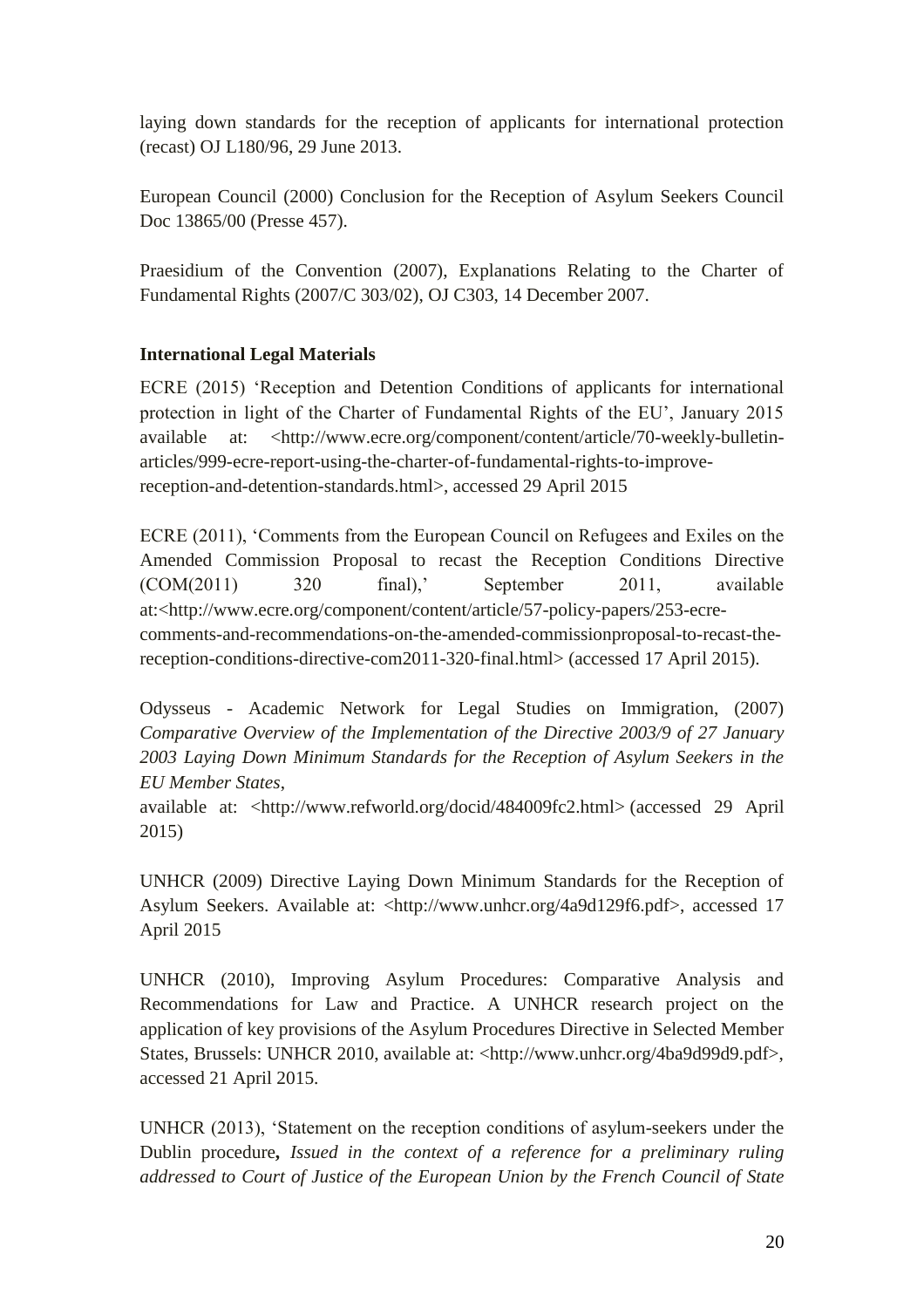*lodged on 18 April 2011 – CIMADE and GISTI v. Ministry of the Interior (Case C-179/11), 1 August 2011, available at: <*http://www.refworld.org/docid/4e37b5902.html>, accessed 21 April 2015.

## **Domestic Legal Materials**

Nationality, Immigration and Asylum Act 2002

#### **Case law**

#### **Court of Justice of the European Union**

CJEU, *Abdulla and Others* Case C-175/08 [2010] ECR I-1493

CJEU *Åklagaren v Hans Åkerberg Fransson*, Judgment of the Court (Grand Chamber) Case C-617/10, 26 February 2013, nyr

CJEU Case C-482/10 *Teresa Cicala v. Regione Siciliana*, 21 December 2011, nyr

CJEU Case C-249/13 *Khaled Boudjlida v Préfet des Pyrénées-Atlantiques*, 25 June 2014, nyr

CJEU, *Cimade and Gisti v Minister of the Interior* Case C-179/11, 27 September 2012, nyr

CJEU Case C-28/05 *Dokter and others* [2006] ECR 1- 5431

CJEU *Christopher Mellor v Secretary of State for Communities and Local Government* C-75/08 [2009] ECR I-3799

CJEU *MM v. Minister of Justice, Equality and Law Reform* Case-277/11, 22 November 2012, nyr

CJEU Sophie *Mukarubega v Préfet de police, Préfet de la Seine-Saint-Denis*, 5 November 2014, nyr

CJEU *NS v. Secretary of State for the Home Department and ME and others v. Refugee Applications Commissioner, Minister for Justice, Equality and Law Reform*, Joined Cases C-411/10 and C-493/10, 21 December 2011, nyr

CJEU *Federaal agentschap voor de opvang van asielzoekers v Selver Saciri and Others* (Case C-79/13), 27 February 2014, nyr

CJEU, Case 199/82, *San Giorgio* [1983] ECR 3595

CJEU *Texdata Software GmbH*, Case C – 418/11, 26 September 2013, nyr

Opinion of Advocate General Kokott in CJEU Case *Christopher Mellor v Secretary of State for Communities and Local Government* C-75/08 [2009] ECR I-3799, delivered on 22 January 2009

Opinion of Advocate General Stix Hackl in CJEU Case C-36/02 *Omega Spielhallenund Automatenaufstellungs-GmbH v Oberbürgermeisterin der. Bundesstadt Bonn* [2004] ECR I-9609, delivered on 12 March 2004

Opinion of the Advocate-General Sharpston in Case C-179/11 *Cimade and Gisti v Minister of the Interior*, nyr, delivered on 15 May 2012